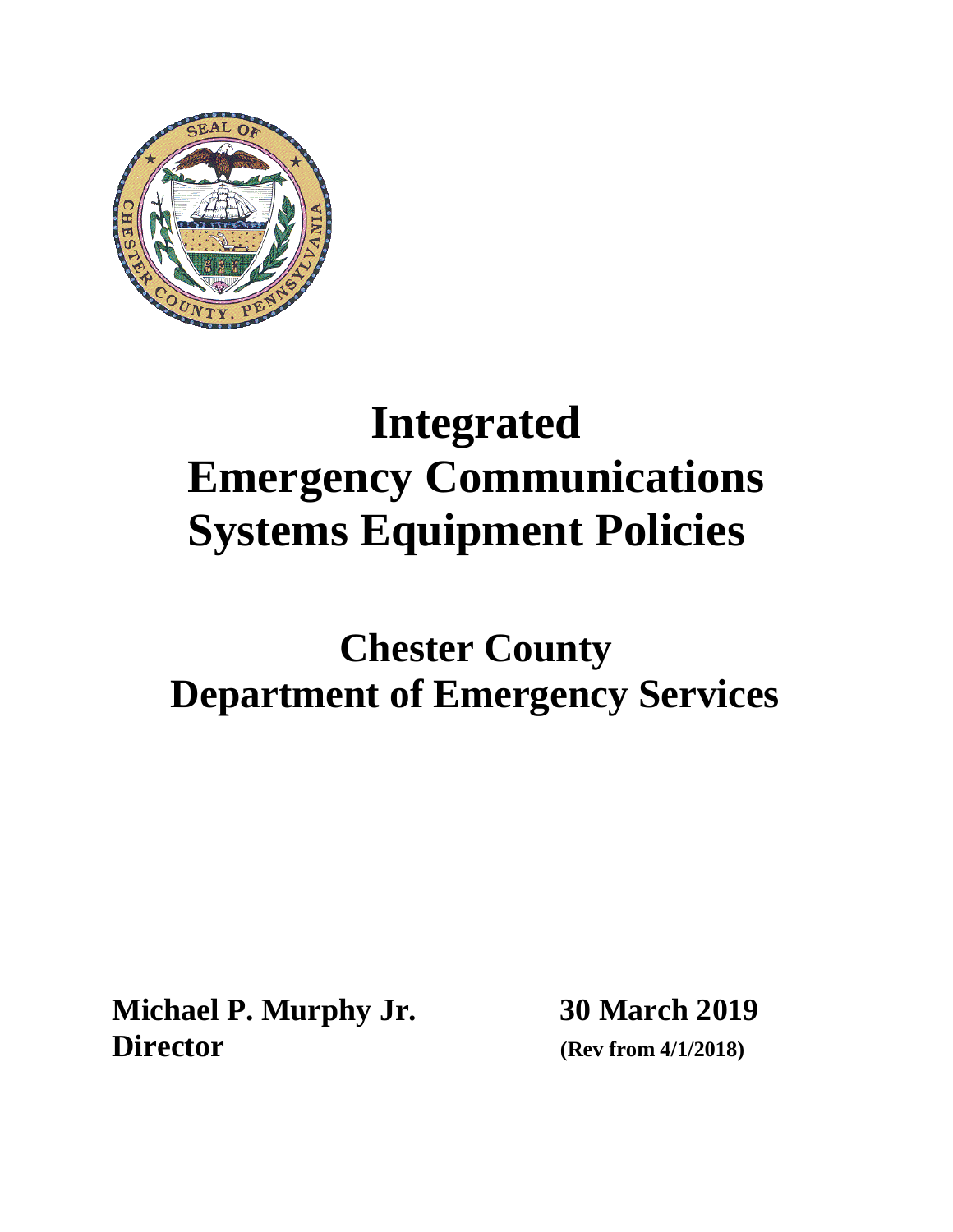# **Table of Contents**

| Communications Equipment Field User Maintenance, Replacement and Organizational Expansion |    |
|-------------------------------------------------------------------------------------------|----|
|                                                                                           |    |
|                                                                                           |    |
|                                                                                           |    |
|                                                                                           |    |
|                                                                                           |    |
|                                                                                           |    |
|                                                                                           |    |
|                                                                                           |    |
|                                                                                           |    |
|                                                                                           |    |
|                                                                                           |    |
|                                                                                           |    |
| Communications Equipment Privately Owned Vehicles                                         |    |
| Distribution of Integrated Emergency Communications System Equipment                      |    |
|                                                                                           | 20 |
| Appendix.                                                                                 |    |
|                                                                                           |    |
|                                                                                           |    |
|                                                                                           |    |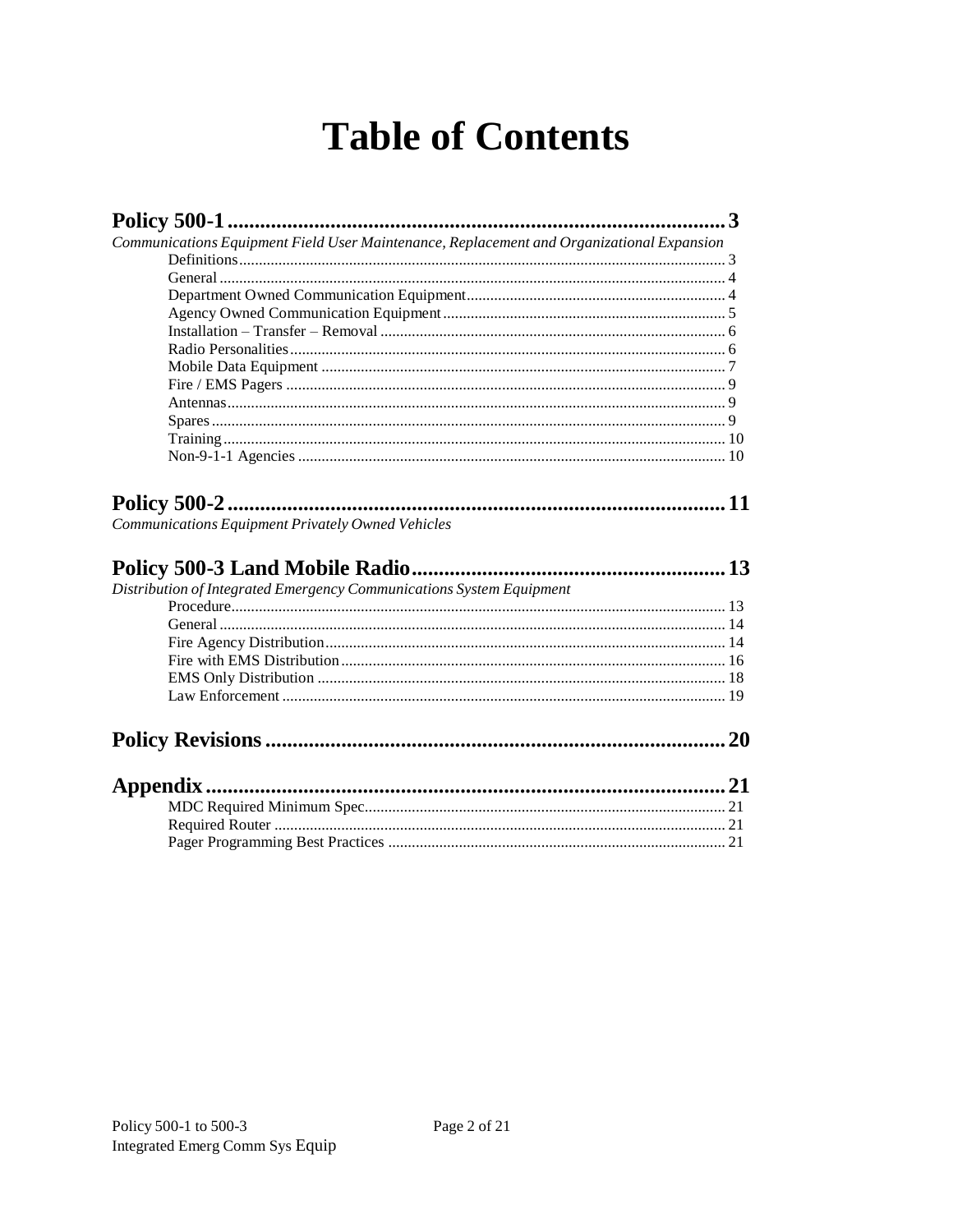# **Technical Support DES Policy #500-1**

# *Communications Equipment*

# *Field User Maintenance, Replacement and Organizational Expansion*

### **30 March 2019 (Rev from 4/1/2018)**

# **Policy**

It is the policy of the Department of Emergency Services to:

- 1. Establish and maintain a unified maintenance concept for the communications equipment operated by Chester County Emergency Responder Agencies;
- 2. Retain ownership of, and provide maintenance for, communications equipment and accessories purchased by the County for use by Chester County Emergency Responder Agencies;
- 3. Require non-County owned communications equipment and accessories used to access any component of the Integrated Emergency Communications System (IECS) to meet certain specifications and be maintained by a County-authorized vendor; and,
- 4. Ensure all Agencies operating on the IECS observe and abide by all applicable statues, laws, rules and regulations including, but not limited to, those of the Federal Communications Commission (FCC), the Federal Aviation Administration (FAA), the Department of Homeland Security (DHS), the Commonwealth of Pennsylvania, the County of Chester, the manufacturers of equipment, and IECS service providers.

# <span id="page-2-0"></span>**Definitions**

- 1. **Agency**: An organization, company, department, or bureau that provides a public safety service to include, but not limited to, fire, Emergency Medical Services (EMS), law enforcement, emergency communications, fire police, and emergency management
- 2. **Accessories**: Ancillary items such as but not limited to microphones, cases, batteries, mounts, docking stations, keyboards, monitors, and chargers
- 3. **CADS**: Computer Aided Dispatch System
- 4. **Communication equipment**: Any device such as but not limited to land mobile radios (fixed, vehicle, and portable), antennas, computers (ruggedized Mobile Data Computer or nonruggedized desktop / laptop), modems, voice alerting devices (pagers), and LTE High Speed Routers used in conjunction with the Department's IECS
- 5. **County**: The County of Chester
- 6. **Department**: Chester County Department of Emergency Services
- 7. **DES**: Department of Emergency Services
- 8. **EMS**: Emergency Medical Services
- 9. **EW**: Enterprise Wizard
- 10. **IECS**: Integrated Emergency Communications System
- 11. **Service Vendor**: The Department's communications maintenance contractor(s)
- 12. **Station**: A physical building from which an Agency provides public safety services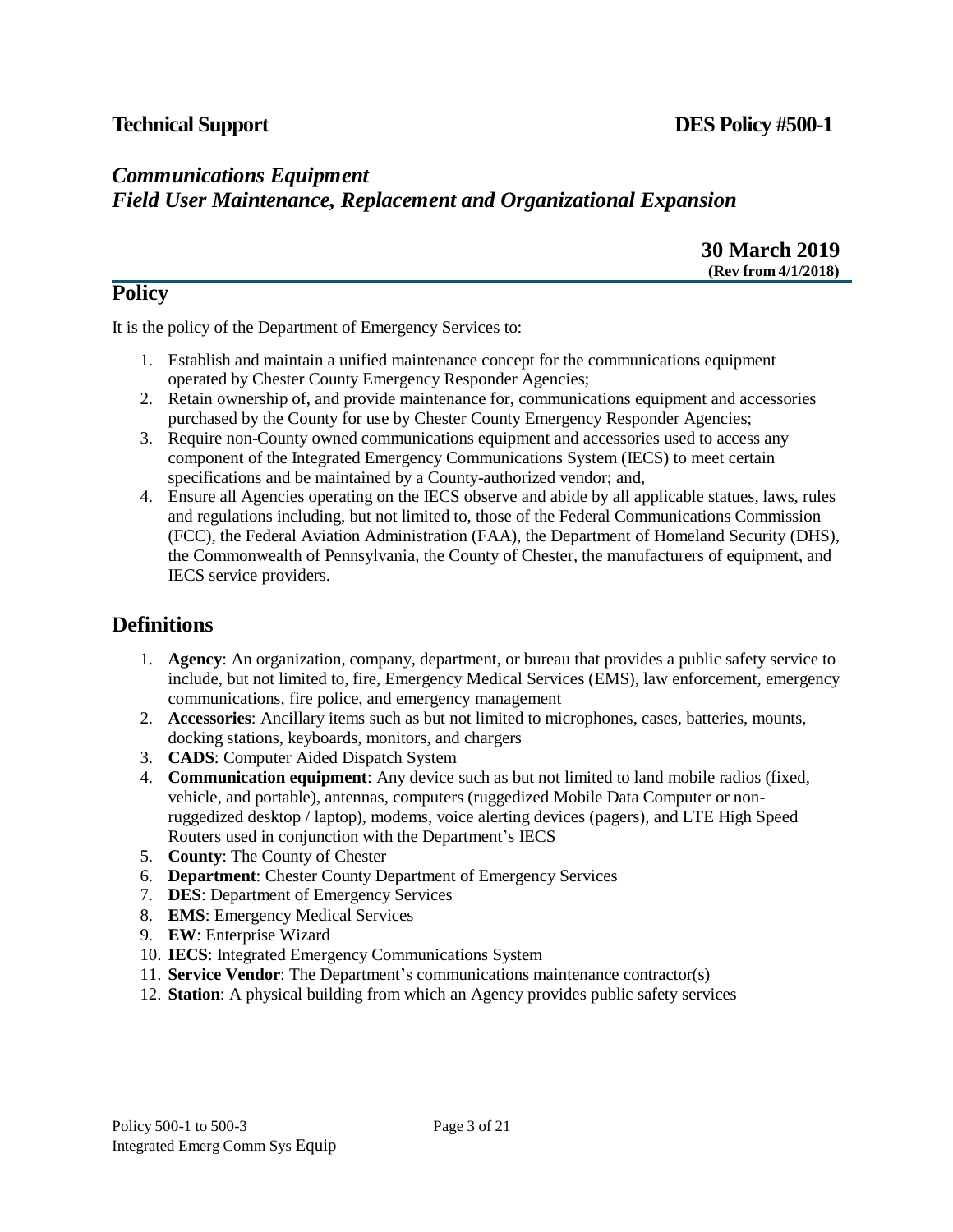# **Procedures**

### <span id="page-3-0"></span>**General**

- 1. All communications equipment used in conjunction with the IECS will be maintained by a Department approved Service Vendor.
- 2. The Department may deactivate IECS equipment (Department or Agency owned) that does not meet the proper security measures, uses an unauthorized service vendor or ignores manufacturer recommended maintenance, without the prior written approval of the Assistant Deputy Director of Technology. The equipment shall remain deactivated until the Department or the Service Vendor has declared the equipment usable. All costs associated with returning communications equipment to an approved condition shall be borne by the Agency.
- 3. All requests for changes in Alias / Alpha Tag labeling shall be submitted through EW. The Department will acknowledge all requests within two working days.
- 4. Agencies shall keep EW updated with current vehicle fleet information.
- 5. This policy will be reviewed in March by the Assistant Deputy Director for Technical Services in accordance with Policy 100-28.

### **Department-Owned Communications Equipment**

- 1. Communication equipment provided by the Department will remain Department property.
- 2. Communication equipment provided by the Department will be maintained by the Department or Department approved Service Vendor, including all programming, maintenance, and repair.
- 3. No alterations, additions, or deletions to Department-owned communication equipment may be performed unless authorized, in writing, by the Department Technical Division.
- 4. Agencies will be responsible for completing an annual inventory of Department-owned communication equipment. The results of the annual inventory must be provided to the Assistant Deputy Director for Technical Services no later than June 30 each year.
- 5. The Department will conduct a physical inventory of all Department-owned communication equipment every five years.
- 6. Requests for additional quantities of Department-owned communications equipment and accessories shall be addressed in writing to the Assistant Deputy Director of Technology. In general, these requests will only be approved because of the acquisition of additional eligible apparatus / vehicles or personnel.
- 7. Agencies shall take all reasonable actions to prevent loss or damage to Department-owned communications equipment. In the event Department-owned communications equipment is damaged in the line of duty, the Department will replace or repair the equipment at the Department's expense. All discrepancies in determining damage responsibility shall be determined by the Assistant Deputy Director of Technology.
- 8. In the event Department-owned communications equipment is lost or damaged, the Agency will be responsible to notify the Department within 24 hours of the loss or damage.
- 9. Agencies shall be responsible for replacing communications equipment damaged or lost as a result of negligence or willful misconduct. All communications equipment shall be replaced at the current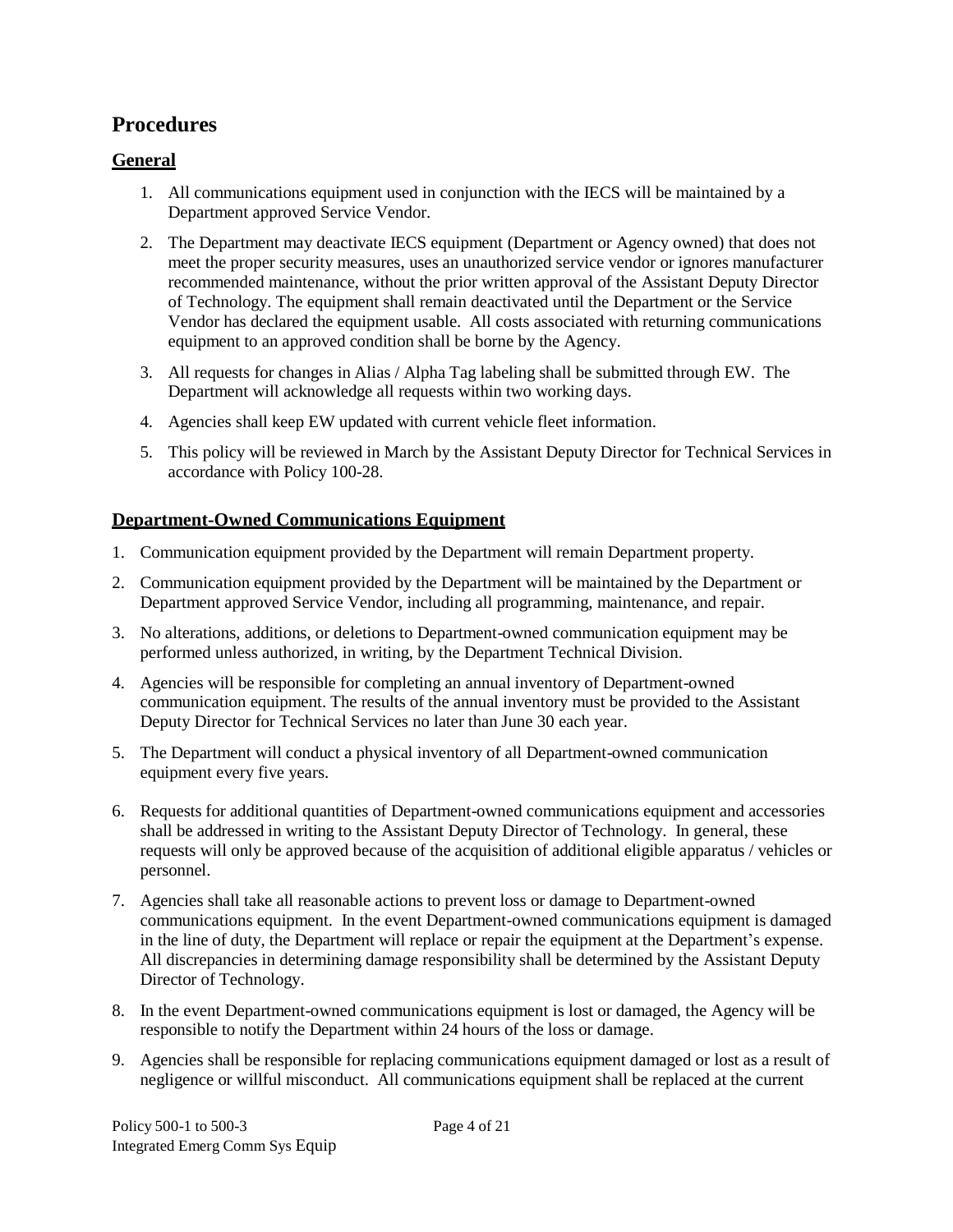price of replacement. All discrepancies in determining damage responsibility shall be determined by the Assistant Deputy Director of Technology.

10. An Agency using Department-owned communications equipment which ceases operations within the county will return all Department-owned communications equipment within 30 days of the last day of operation. Failure to return all communications equipment shall result in the Agency being invoiced for the communications equipment at current replacement cost. The Department will utilize the fullest extent of the law to retrieve equipment or restitution.

### **Agency-Owned Communications Equipment**

- 1. Agency will be responsible for the cost of communications equipment purchased by the Agency for operation on the IECS, including any recurring connection, service, or maintenance costs. This is also applicable to Mobile Data Equipment provided by the Department.
- 2. Communications Equipment provided by an Agency will remain Agency property.
- 3. Agency will establish appropriate maintenance contracts with department approved service vendor to provide both preventative maintenance and repair for all communications equipment operating on the IECS. Agency is responsible for all maintenance, repair, and replacement costs associated with Agency-owned communications equipment. Service Vendor if used will invoice Agency directly.
- 4. The Department will be notified and authorize, in writing, any communications equipment to be used on the IECS prior to procurement of the equipment being placed into service.
- 5. Any equipment operating on the Voice Radio System must be Association of Public Communication Officials (APCO) Project 25 (P25) Phase 2 compliant.
- 6. All data connection fees for Agency owned MDE operating on the IECS shall be paid for by the Agency.
- 7. The Department or the Service Vendor will program all communications equipment to be used on the IECS, at the Agency's expense.
	- 7.1 If the Department or Service Vendor does not have the equipment necessary to program Agency's communications equipment, Agency is responsible for providing the necessary equipment at its expense.
	- 7.2 The Department must authorize all programming and personalities of Agency-owned IECS communications equipment.
- 8. Agencies shall take all reasonable actions to prevent loss or damage to Agency-owned communications equipment.
- 9. In the event Agency-owned communications equipment is lost or damaged, the Agency will be responsible to notify the Department within 24 hours of the loss or damage.
- 10. An Agency with communications equipment operated on the IECS which ceases operations within the county will notify the Department within 30 days of the last day of operation.
- 11. Agencies will be responsible for completing an annual inventory of Agency-owned communications equipment operating on the IECS. The results of the annual inventory must be provided to the Assistant Deputy Director for Technical Services no later than June 30 each year.
- 12. The Department will conduct a physical inventory of all Agency-owned communications equipment on the IECS every five years.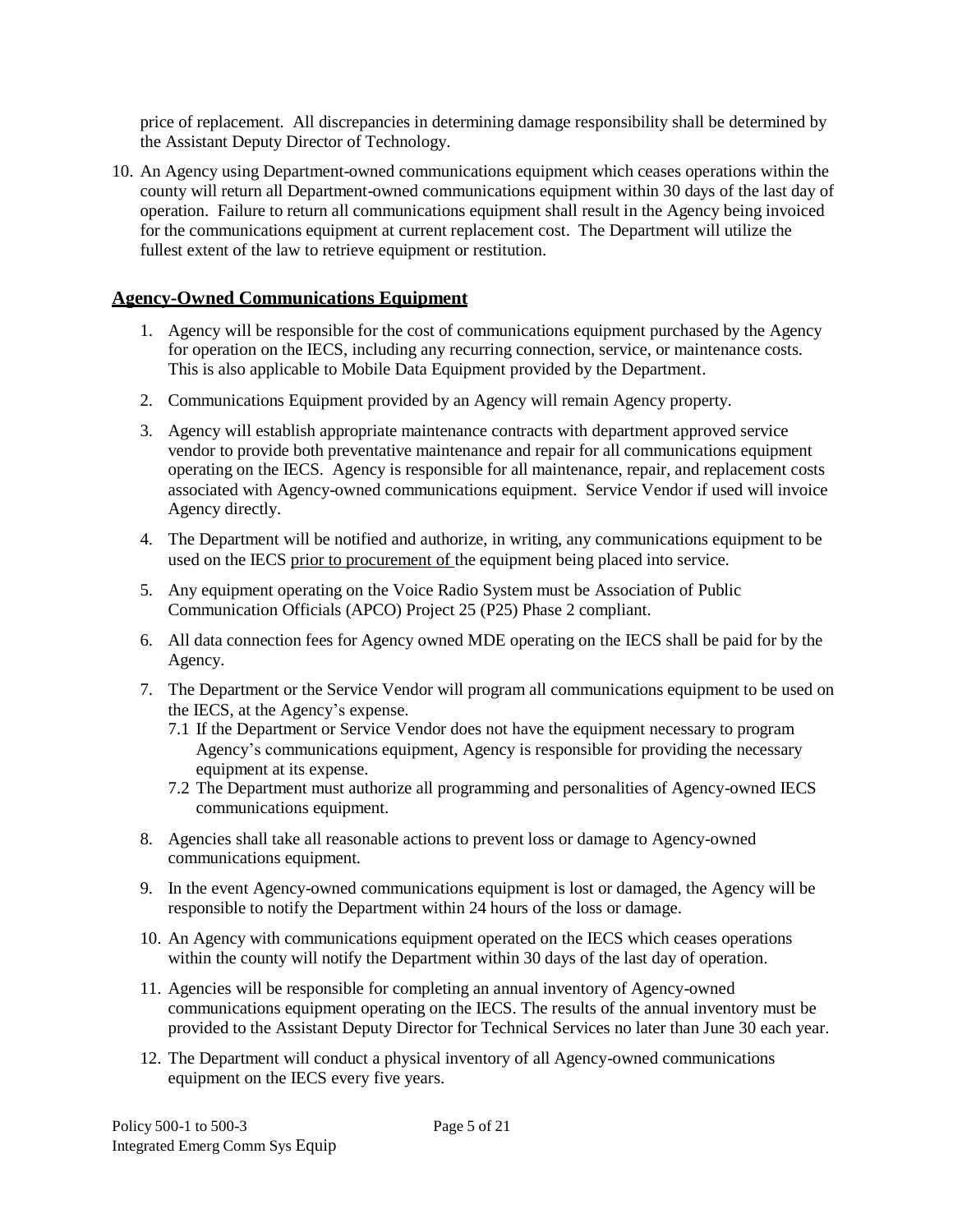### **Installation, Transfer, Removal, Repair or Service, and Programming**

- 1. All requests for repair, service, programming, transfer, replacement, installation, or remove of mobile communications equipment shall be submitted through EW.
	- 1.1. The Department will be responsible for initial installations and transfers to new vehicles of Department-owned communications equipment.
	- 1.2. The Agency will be responsible for relocation of mobile communications equipment due to vehicle maintenance.
	- 1.3. The Agency will be responsible for removal costs when a vehicle has been involved in any incident involving damage or destruction of the vehicle.
	- 1.4. No mobile communications equipment will be installed in a vehicle scheduled for replacement within six months.
- 2. An Agency-authorized representative will be responsible for appointment scheduling as well as coordinating and approving the mounting locations of all Department-owned equipment with the Service Vendor.
- 3. An Agency-authorized representative will be responsible for indicating satisfactory installation, transfer, and/or removal work by the Service Vendor.
- 4. Service Vendor to return to the Department all Communication Equipment removed from a vehicle with the exception of vehicle transfers provided the new vehicle is immediately available for equipment installation.
	- 4.1. All equipment removed from a vehicle must include power cables, antennas, and mounting brackets.
- 5. Upon Service Vendor completion of requested service, Agencies shall verify the repair in EW within 10 days of receipt of repaired communication equipment. If not verified within 10 days, the Department may at its discretion close the EW service request.
- 6. After completion of an EW service request, portable communication equipment such as portable radios and fire/EMS pagers will be delivered by the Agency to the Service Vendor or the Department.
- 7. After completion of an EW service request, communication equipment mounted in vehicles will be repaired at either the Service Vendor's facility or the Agency's location provided the Agency's location has adequate facilities to perform the repair. The location for repair will be determined by the Agency and communicated to the Service Vendor by the Agency.

### <span id="page-5-0"></span>**Radio Personalities**

- 1. Request to change or add personalities must be submitted in writing or by email to the Assistant Deputy Director of Technology.
- 2. Department-owned and Agency-owned Radio personalities must be approved by the Department and Representatives from the Chester County Police Chiefs' Association, FOP Lodge # 11, the Chester County Fire Chiefs Association, the Chester County Emergency Medical Services (EMS) Council, Inc., the Chester County Fire Police Association.
- 3. Predefined templates will be provided by the Department for use in developing personalities.
- 4. Agency private talk groups may be shared with other responder agencies with prior written approval (Department MOU) from the controlling Agency.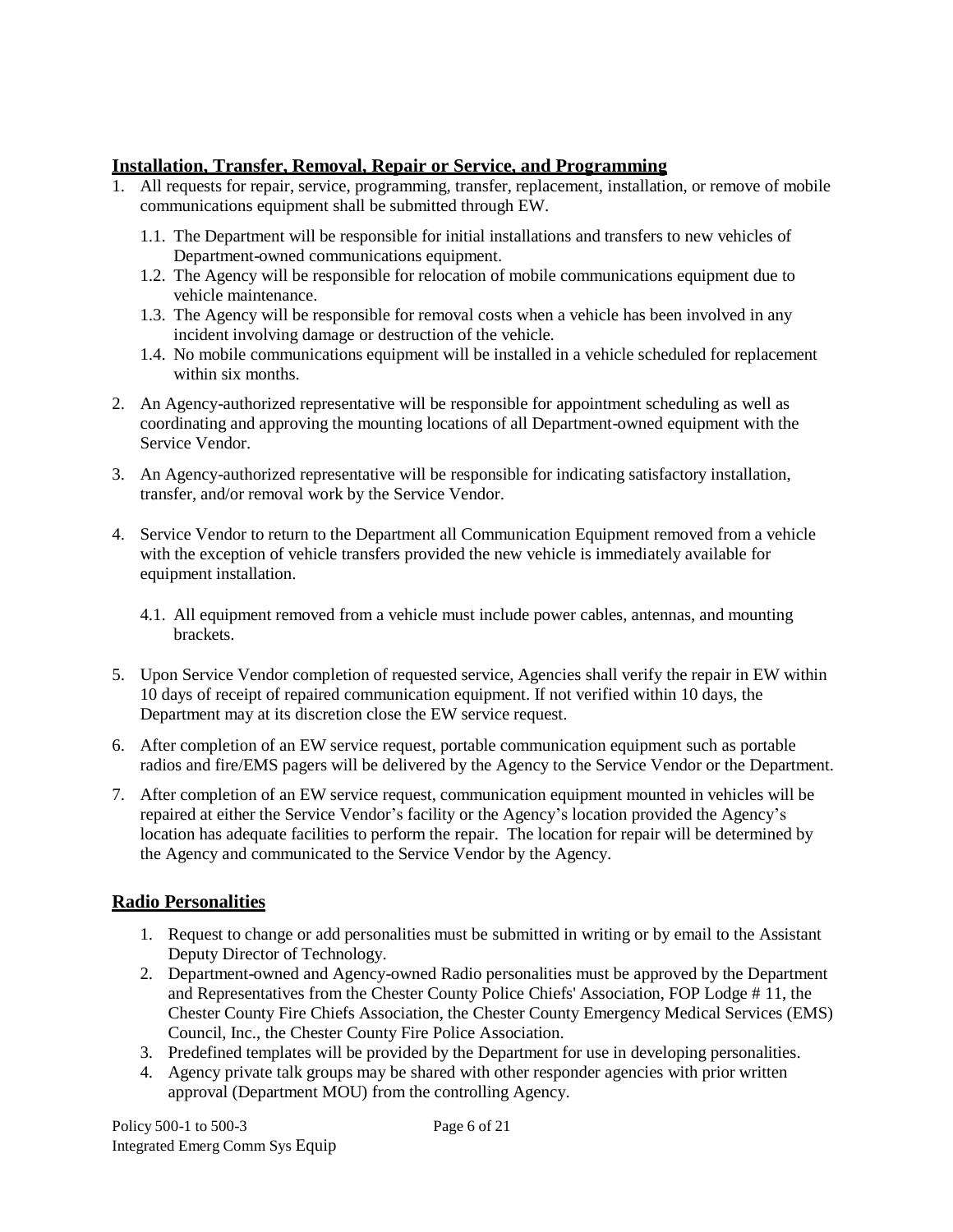- 5. Each Agency may have up to five (5) personalities to meet the individual needs of specialty teams and responsibilities.
- 6. Radio personalities may be changed no more than once every 12 months.
	- a. The only exceptions to the frequency of changes to radio personalities are those which impact a radio's operational capabilities.
	- b. Department will be responsible for costs associated with reprogramming Departmentowned communications equipment.
	- c. Agency will be responsible for costs associated with reprogramming Agency-owned communications equipment.
- 7. Approved personalities will be maintained by the Department and/or Service Vendor.

### <span id="page-6-0"></span>**Mobile Data Equipment**

- 1. Department owned Mobile Data Computers (MDC) will be locked into docking station and shall not be permitted to be removed by anyone other than the Service Vendor or the Department's Technical Division Staff.
- 2. A standard MDC image will be supplied with all Department-owned MDC units. This standard image will be coordinated with input from each discipline's Advisory Group.
- 3. All County and agency owned PC's that connect to the CADS shall have Department approved Cyber Security software installed and the local firewall enabled.
	- 3.1. To insure that critical patches are up-to-date, Agencies shall make sure computers have sufficient connectivity time to successfully download and install all monthly critical patches. Some patches may require one or more restarts to successfully install. This process may interfere with normal operations. CCDES reserves the right to perform an automatic restart when deemed necessary. All automatic restarts will alert the user with a minimum of five minutes to allow the saving of any documents or work.
	- 3.2. CCDES will notify agencies in writing of any computer that is not current with critical patches.
	- 3.2.1. Agencies will have one week from notification to correct out-of-date patches.
	- 3.3. Any computer not corrected within the allotted time period will be placed in a VPN quarantine state until such time patches have been made current. VPN quarantine disables access to CADS.
	- 3.4. Computers not connected and communicating to the CCDES cybersecurity suite for a period greater than 30 days are subject to being placed in a VPN quarantine state. CCDES will notify the Agency in writing of any such computer. If at the end of 60 days the computer has still not been connected and the computer is department owned, it will be subject to removal. Reinstallation fees will apply to any computer that has been removed for inactivity and will be the responsibility of the agency
	- 3.5. CCDES will monitor all active computers that have a connection to CADS for potential malware or virus threats.
	- 3.6. Any computer in which a threat has been discovered and in which the threat has not been neutralized or quarantined by the CCDES cybersecurity suite shall immediately be placed in a VPN quarantine state until such time that the threat has been neutralized.
	- 3.7. Agencies with the infected computer shall be notified as soon as possible.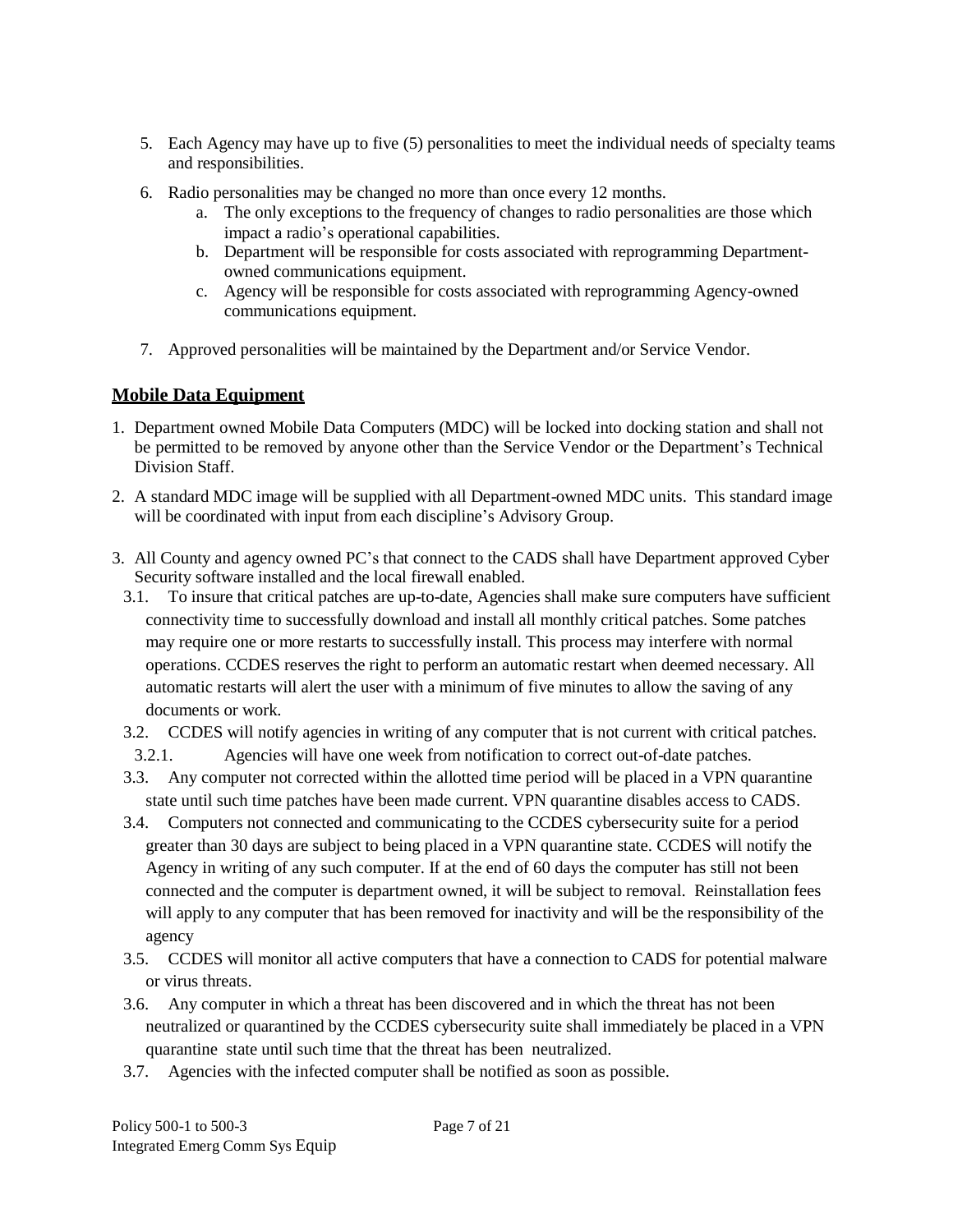- 3.8. Certain patches and certain cybersecurity suite updates require a computer to be restarted so that the patch or update becomes effective. CCDES will endeavor to work with agencies to coordinate restarts at a mutually beneficial time. CCDES reserves the right to perform an automatic restart when deemed necessary. All automatic restarts will alert the user with a minimum of five minutes to allow the saving of any documents or work.
- 3.9. CCDES will absorb the cost of supplying the CCDES cybersecurity software to any Agency owned computer that was in active services as of 3/1/2019. Any Agency owned computer put in service after 3/1/2019 will be assessed an annual subscription fee and the County prevailing rates.
- 4. All MDCs must be connected to a Department approved router.
- 5. All MDCs must be able to transmit active GPS data to the CADS via a router or other dedicated GPS device which provides data in NMEA format.
- 6. All approved Department owned routers installed with the intent of connecting to CADS must connect over FirstNet and via Radio IP secure VPN.
- 7. All Mobile Data Equipment operations will be restricted to official public safety business.
- 8. All approved routers will provide WiFi via a hidden SID and be password protected.
	- 8.1. WiFi passwords will be maintained by the Department.
	- 8.2. WiFi passwords will be changed by the Department at a minimum of twice a year or at the Departments discretion.
- 9. All Agency-owned computers connecting to the Computer Aided Dispatch System (CADS) must meet minimum operating specifications of the CADS vendor.
- 10.The Department will provide Agencies the CADS mobile client for Agency-owned equipment.
- 11.Agencies will be responsible for purchasing Radio IP VPN connectivity software for Agency-owned equipment.
- 12.No additional software, hardware, or other devices shall be installed into or connected to the Mobile Data Equipment without prior written approval from the Assistant Deputy Director for Technical Services. Authorization will be contingent upon the following:
- 12.1. It does not cause any mechanical problems with the computer, docking station, or router.
- 12.2. It does not cause any problems with the standard operating system provided by the Department.
- 12.3. It is clearly understood that if the Mobile Data Equipment must be removed or replaced as part of upgrading or maintenance, the Department will NOT be responsible for loss of or damage to the additional hardware, software (including data), or other device.
- 12.4. It is clearly understood that if the Mobile Data Equipment must be removed or replaced as part of upgrading or maintenance, the Agency is responsible for re-connecting or re-installing the additional hardware, software (including data), or other device.
- 12.5. Agencies will provide the Department a copy of any software they wish to utilize in order for the Department to evaluate interaction with the Department's image.
- 13.Law Enforcement Agencies accessing the Commonwealth Law Enforcement Assistance Network (CLEAN) and National Crime Information Center (NCIC) functions must ensure every officer accessing CLEAN/NCIC is certified according to CLEAN operating rules.
- 13.1. The Department can provide this training.
- 13.2. An Agency with a TAC Officer may provide this training to their Agency.

Policy 500-1 to 500-3 Integrated Emerg Comm Sys Equip

Page 8 of 21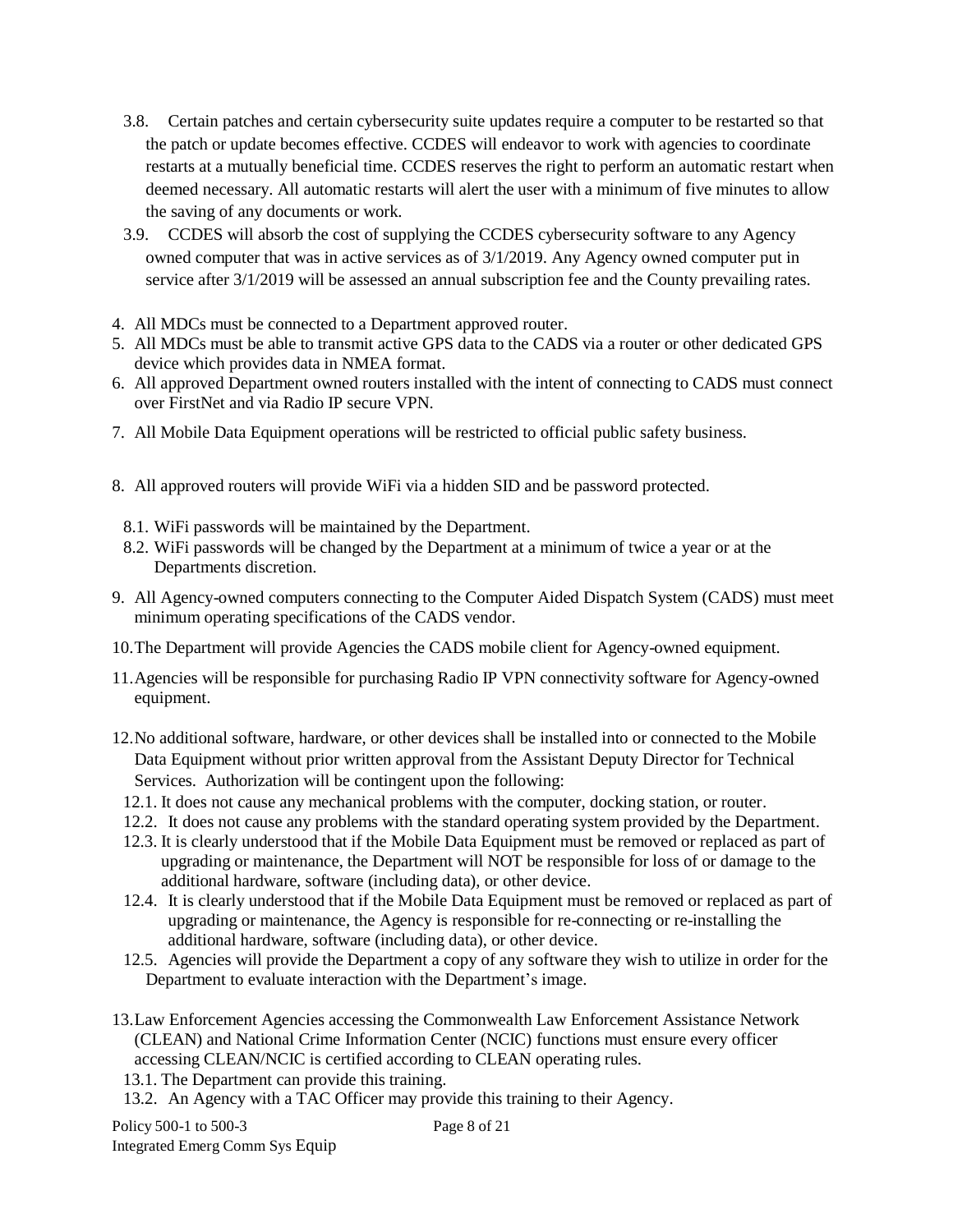- 13.3. Agencies operating outside of Chester County will use the Department CLEAN-provided certification test and provide to the Department TAC the results of the tests.
- 13.4. A passing grade is necessary for access.
- 13.5. Failure to comply with this procedure will result in termination of MDC CLEAN/NCIC access.

14.Each Agency will be authorized to have a MDC Administrator.

- 14.1. The Administrator will be issued a password for their use only.
- 14.2. The Administrator is authorized to install additional software, hardware, or other devices after receiving the written approval of the Assistant Deputy Director for Technical Services.
- 14.3. The Department will hold the Agency responsible for the proper use of the Administrator password.
- 14.4. The Department shall have the right to issue a new Agency Administrator password at the Department's discretion.

### <span id="page-8-0"></span>**Fire/EMS Pagers**

- 1. All requests for additional Fire/EMS pagers / equipment shall be addressed in writing to the Assistant Deputy Director of Technology of Emergency Services justifying the need for additional; equipment.
- 2. Agencies shall ensure EW is updated with the name of the individual responder issued a pager.
- 3. Each pager is issued with a carrying case and a standard charger. The pager is to be carried in the case at all times to prevent accidental damage and inadvertent movement of the control knobs.
- 4. Agencies are authorized to make programming changes to the pagers issued by the Department.
- 4.1. The programming software is available free of charge through Motorola's website.
- 4.2. It is the responsibility of the Agency to acquire the necessary hardware to program pagers.
- 4.3. Should a pager become non-functional due to an Agency's programming changes and require the Department to repair or reprogram the pager, the Agency will be charged for the costs.
- 4.4. To insure proper activation and operation of individual pagers, Agencies should follow best practices guidelines.

### <span id="page-8-1"></span>**Antennas**

- 1. The use of unauthorized antennas such as "patch" antennas for mobile units and "stubby", or half wave antennas for portable radios results in an unacceptable reduction in communication systems performance and coverage.
- 2. The following antennas are approved for use:
	- 2.1 Mobile Radio: Harris 3db gain whip antenna (PN AN-225001-001)
	- 2.2 Mobile Radio: Harris 2db gain low profile antenna (PN AN-225001-004)
	- 2.3 Portable Radio: ½ wave whip antenna
	- 2.4 Mobile Data Router (Standard):

2.4.1 IMANT4701 LTE/GPS Antenna

2.4.2 IMANT 1201 WiFi Antenna

2.5 Mobile Data Router (Covert Option):

2.5.1 Mobile Mark – CVL-WLF

2.5.2 Mobile Mark – CVS-2400/5500

2.5.3 Mobile Mark – CVW-LTE

3. Agencies assume all risks and liabilities when using an unauthorized antenna. Any cost associated with troubleshooting or repair due to an unauthorized antenna will be the responsibility of the Agency.

Policy 500-1 to 500-3 Integrated Emerg Comm Sys Equip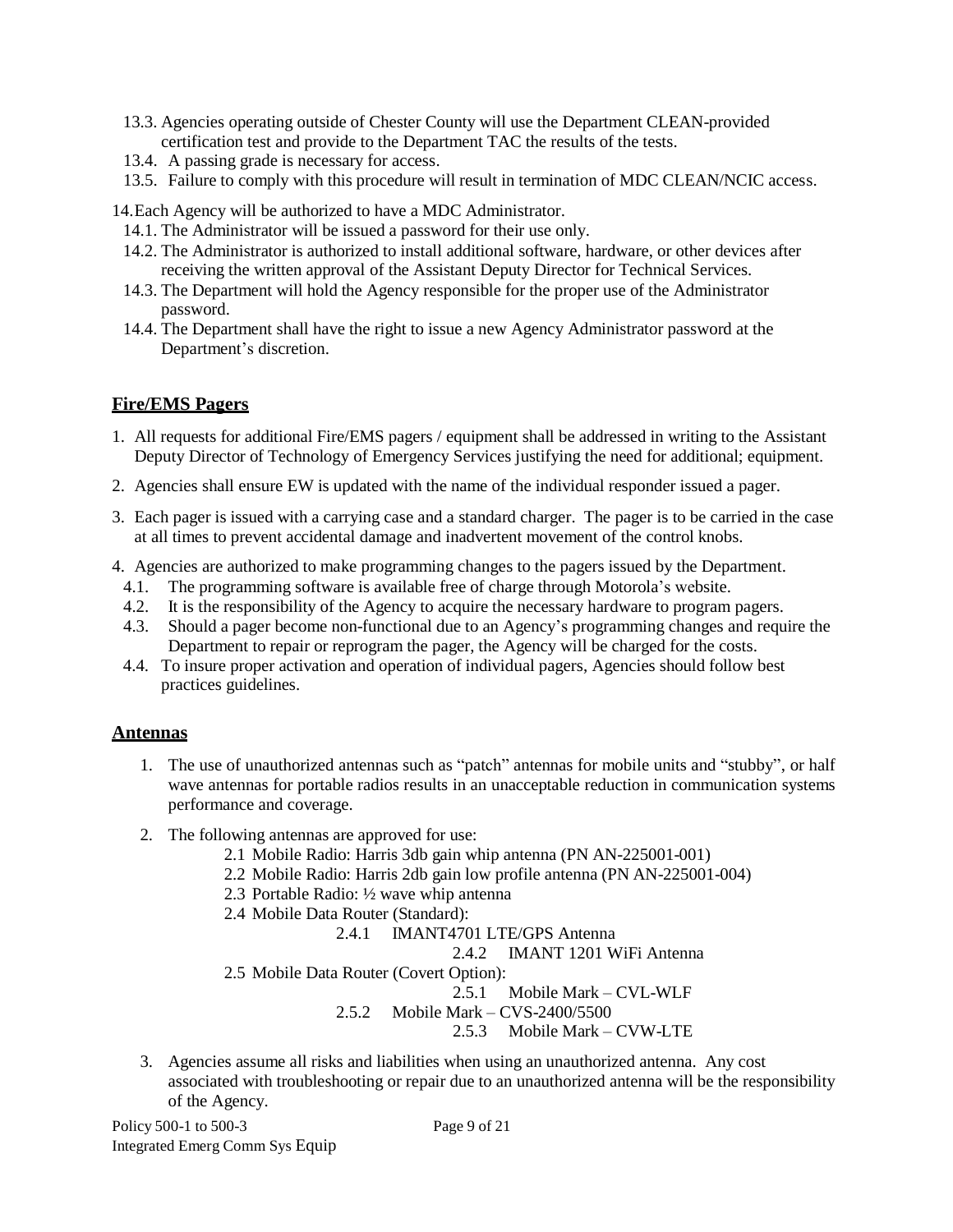### <span id="page-9-0"></span>**Spares**

- 1. The Department will retain sufficient spares for immediate replacement of Department-owned equipment requiring maintenance or repair.
	- 1.1. Mobile Radios: 3% of allocated mobile radios
	- 1.2. Portable Radios: 5% of allocated portable radios
	- 1.3. Mobile Data Routers: 3% of allocated mobile data routers
	- 1.4. Mobile Data Computers: 3% of allocated Mobile Data Computers
	- 1.5. Pagers: Sufficient spares have already been given to Agencies
- 2. The Department encourages Agencies to retain sufficient spares for immediate replacement of Agency-owned equipment requiring maintenance or repair.

### <span id="page-9-1"></span>**Training**

The Department shall provide Law Enforcement personnel, Police Dispatchers, Police Administrative Staff, Fire and EMS staff training on mobile data computers, in-station mobile data usage, and radio equipment. Training to include equipment functionality as well as a law enforcement component in regards to accessing information from National Crime Information Center (NCIC) and Commonwealth Law Enforcement Assistance Network (CLEAN). Access to this information is permitted only for official law enforcement and criminal justice purposes and any information received from this system cannot be disseminated beyond law enforcement and criminal justice agencies.

Training classes will be scheduled using the Chester County Emergency Services training website.

No new Law Enforcement personnel, Police Dispatchers or Police Administrative staff is permitted to attempt login without prior authorization and training. Any person using the Department radio system or mobile data system shall adhere to all Federal, State and local laws relating to the usage of these systems.

### <span id="page-9-2"></span>**Non-9-1-1 Agencies**

- 1. Agencies which provide services outside the 9-1-1 system and/or not for a municipal or county government entity, but are required by statute, law, rule or regulation to be able to communicate with the County's Public Safety Answering Point, will be responsible for all costs associated with procuring equipment and software.
- 2. Agencies will be required to adhere to this policy and will be responsible for all costs associated with adherence.

\_\_\_\_\_\_\_\_\_\_\_\_\_\_\_\_\_\_\_\_\_\_\_\_\_\_\_\_\_\_\_ Michael P. Murphy Jr. **Director**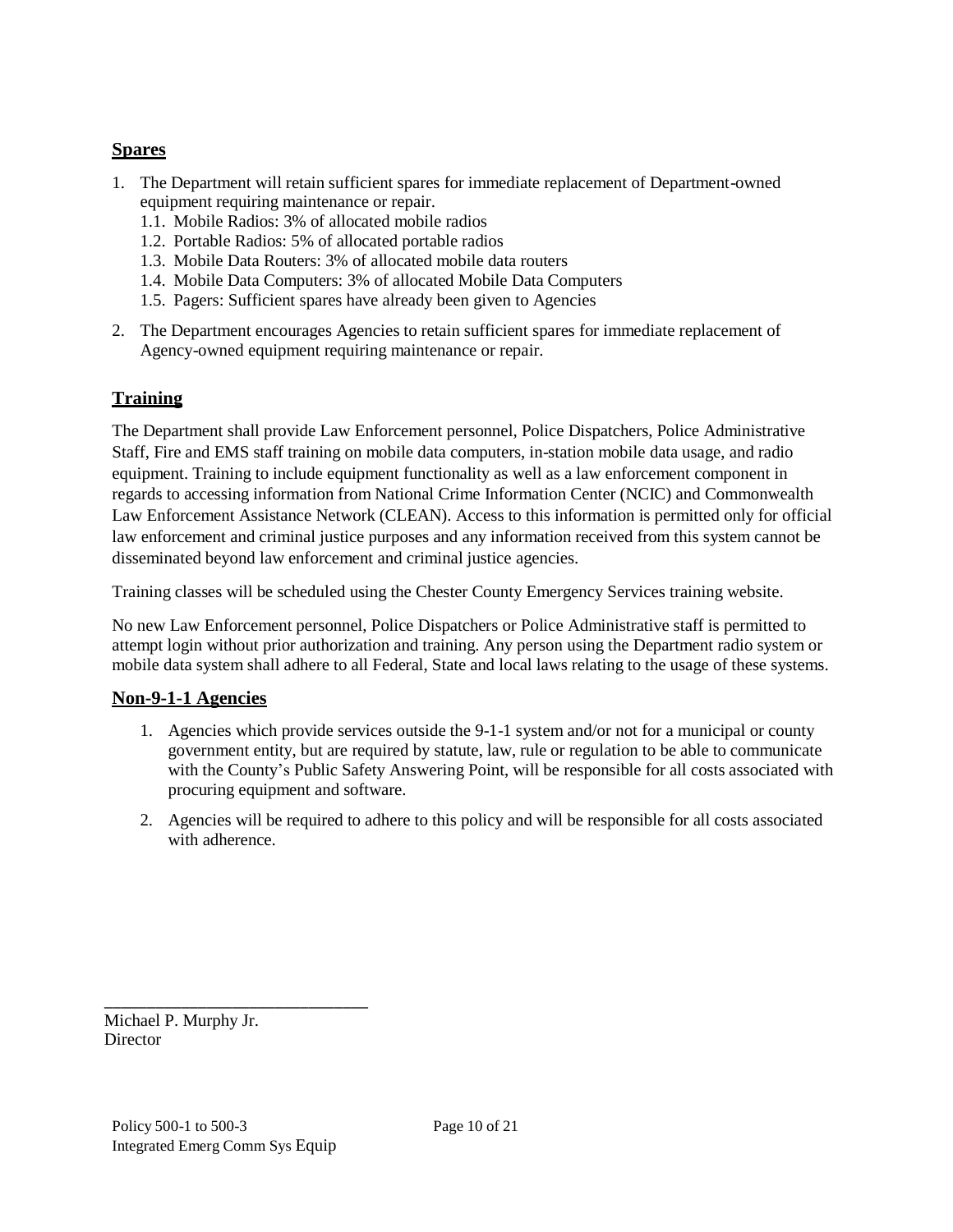# **Technical Support DES Policy #500-2**

# <span id="page-10-0"></span>*Communications Equipment Privately Owned Vehicles*

**30 March 2019 (Rev from (4/1/2018)**

# **Policy**

It is the policy of the Department of Emergency Services to provide for the installation of IECS equipment in privately-owned vehicles of designated DES employees.

# **Definitions**

All Definitions in Policy 500-1 are applicable in this policy.

# **Procedures**

- 1. The Director of Emergency Services will approve, in writing, those DES employees authorized to have IECS equipment installed in their privately-owned vehicles.
- 2. All requests for installation and/or transfer of equipment shall be submitted through Enterprise Wizard (EW).
- 3. The Department shall pay for the installation, transfer, and maintenance of IECS equipment.
- 4. Employees shall take all reasonable actions to prevent loss or damage to Department-owned equipment.
- 5. Employees will return all Department-owned IECS equipment on their last day of employment with the Department. Failure to return all equipment shall result in the employee being invoiced for the equipment at current replacement cost. The Department will utilize the fullest extent of the law to retrieve equipment or restitution.
- 6. In the event an employee's authorization to have IECS equipment installed in their privatelyowned vehicle is revoked, the employee will return all Department-owned equipment within 30 days of the revocation. Failure to return all equipment shall result in the employee being invoiced for the equipment at current replacement cost. The Department will utilize the fullest extent of the law to retrieve equipment or restitution.
- 7. Employees will make their privately-owned vehicle available to Department staff for inspection, maintenance, or repair of Department-owned equipment within three business days of written notice.
- 8. The Department will conduct a physical inventory of all Department-owned equipment installed in employee's privately-owned vehicle no later than June 30 each year. Employees will make their privately-owned vehicle available to Department personnel for the purposes of this audit.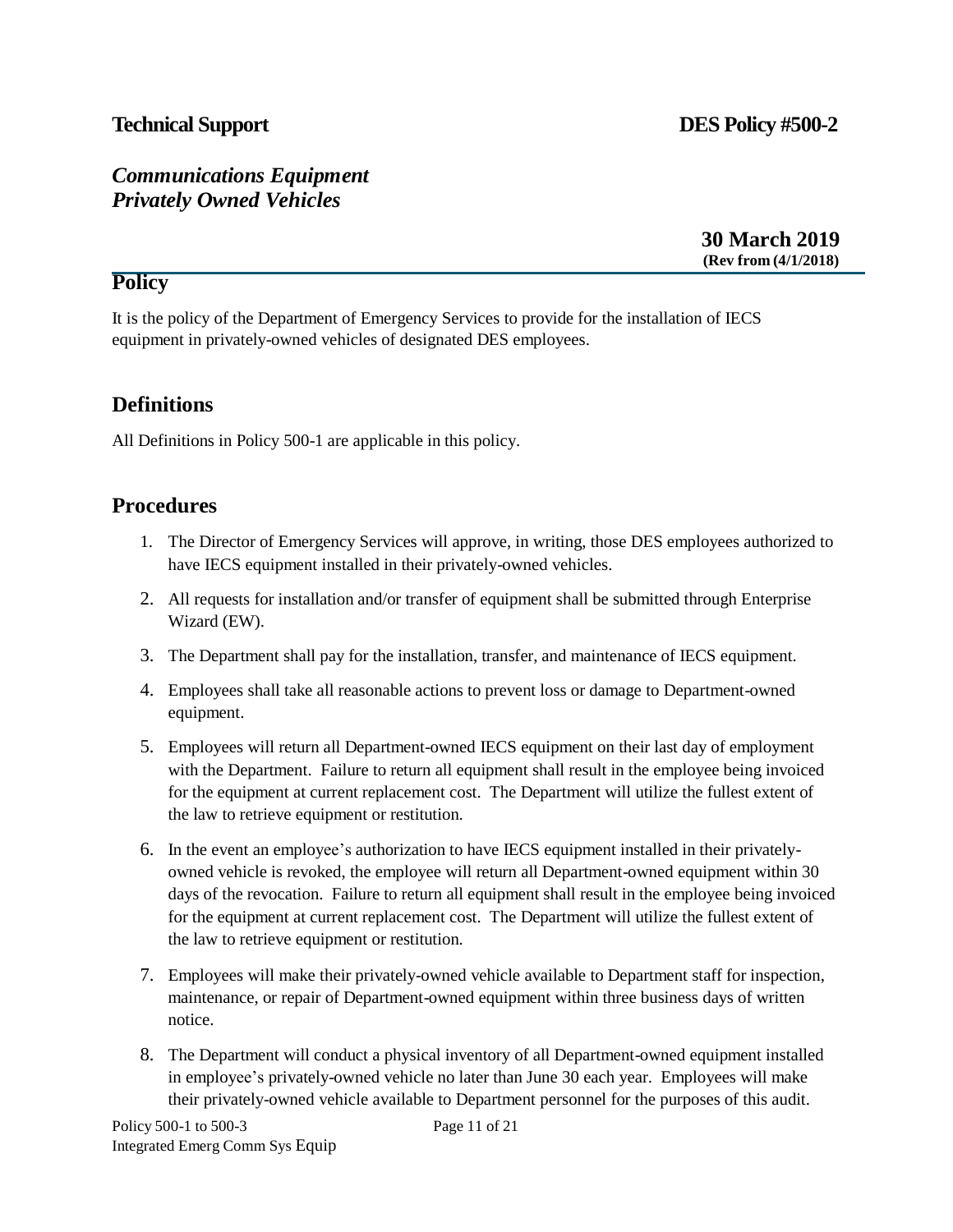9. This policy will be reviewed in March by the Assistant Deputy Director for Technical Services in accordance with Policy 100-28.

Michael P. Murphy Jr. Director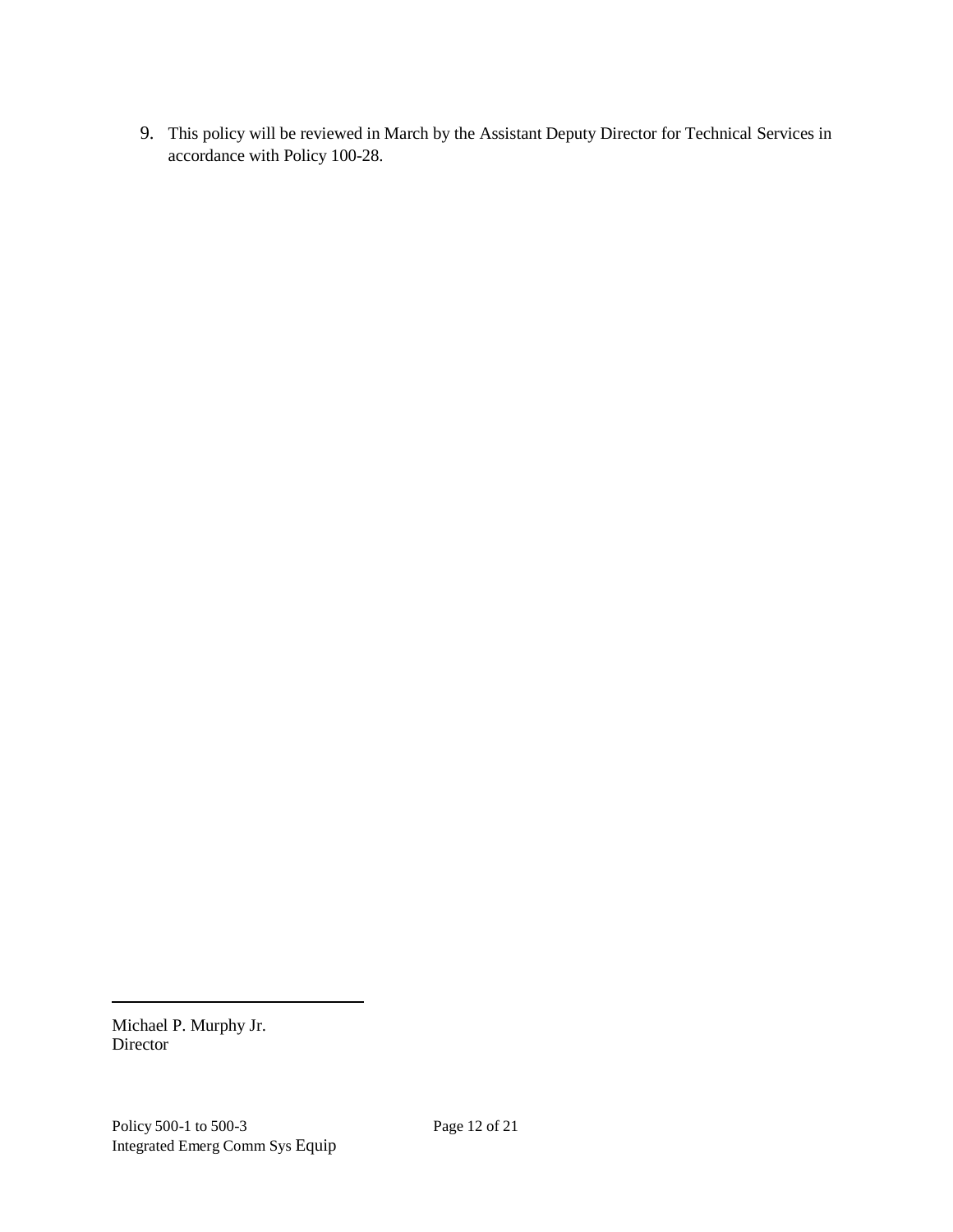## **Technical Support DES Policy #500-3**

# <span id="page-12-0"></span>*Distribution of Integrated Emergency Communications System Equipment*

**30 March 2019** (Rev from 4/1/2018

### **Policy**

It is the policy of the Department of Emergency Services (DES) to provide Fire, Emergency Medical Services (EMS), and Police agencies with communications equipment and accessories to operate on the Integrated Emergency Communications System (IECS).

# **Definitions**

All Definitions in Policy 500-1 are applicable in this policy.

## <span id="page-12-1"></span>**Procedure**

- 1. All IECS communications equipment will be distributed in accordance with the distribution plan detailed in Attachment 1.
- 2. In the event an agency removes a unit or officer which was entitled to IECS communications equipment, the IECS communications equipment will be returned to DES within 30 days of notifying DES or receipt of a "Request for Return of IECS Equipment" letter.
- 3. All "Request for Return of IECS Equipment" letters will be sent certified, return receipt requested via the United States Postal Service (USPS).
- 4. In the event an agency adds a unit or officer making the agency eligible for additional IECS equipment, DES will provide the appropriate IECS equipment, in accordance with the distribution plan detailed in Attachment 1, within 30 days of written notification.
- 5. The County of Chester will maintain and repair County-owned IECS equipment in accordance with DES Policy #500-1.
- 6. Agencies must adhere to DES Policy #500-1.
- 7. All questions, problems, or issues resulting from the Distribution Plan shall be forwarded, in writing, to the Director of Emergency Services or designee.
- 8. Requests to alter the Distribution Plan, should be sent to the appropriate discipline's Association (Fire Chiefs, Police Chiefs, EMS Council, Fire Police).
- 9. This policy will be reviewed in March by the Assistant Deputy Director for Technical Services in accordance with DES Policy 100-28.

Michael P. Murphy Jr. **Director**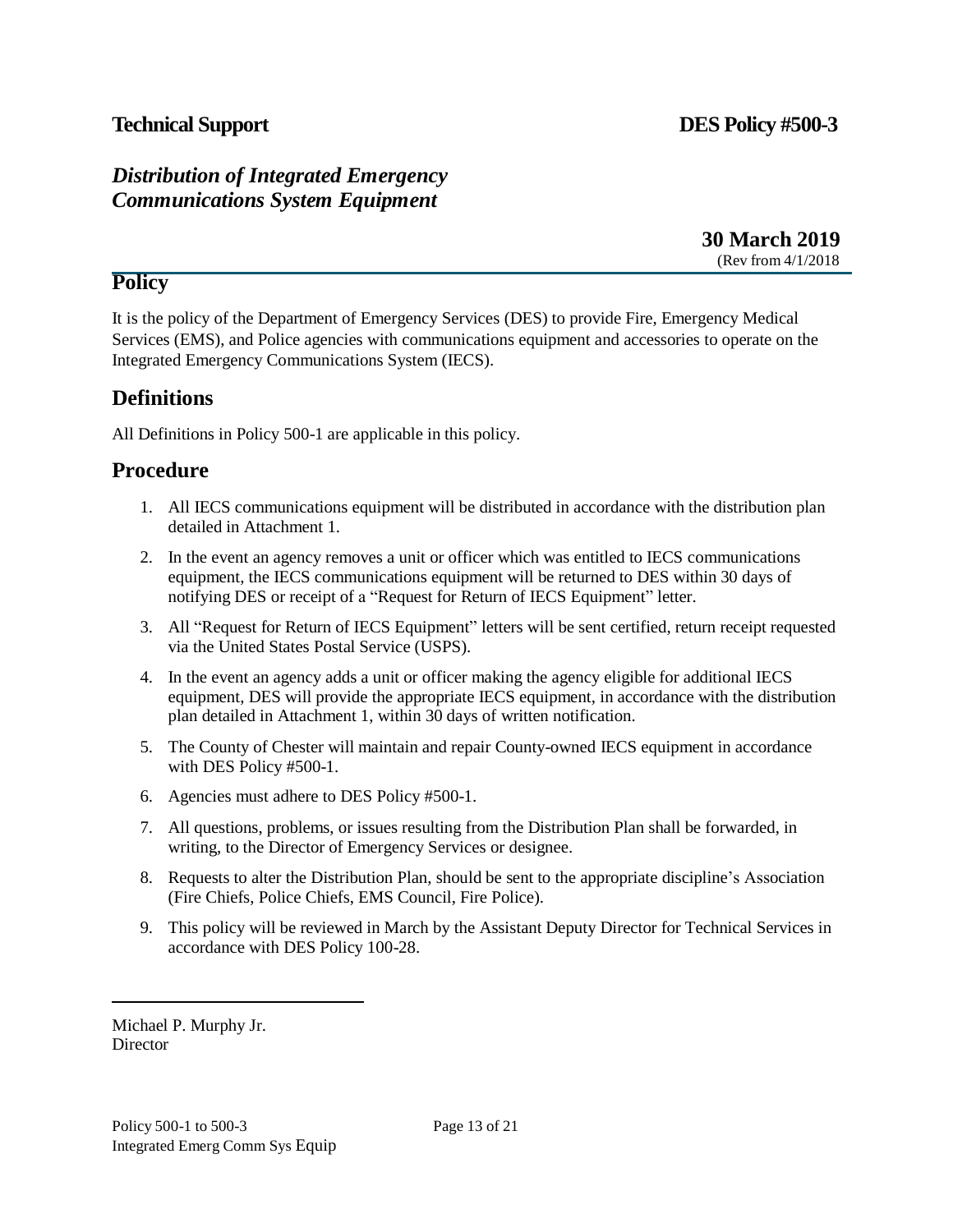# **Attachment 1**

### *Integrated Emergency Communications System (IECS) Communications Equipment Distribution Plan*

### <span id="page-13-0"></span>**General**

- 1. This plan details the number and type of Department-owned IECS communications equipment allowed per position and equipment. If an agency does not have a position or piece of equipment the agency is not entitled to that IECS communications equipment.
- 2. Allocations are based on information maintained in the Computer Aided Dispatch System.
- 3. The definitions in DES Policy #500-1 apply to this Equipment Distribution Plan.
- 4. No authorized responder will be issued more than one of each type of IECS equipment.
- 5. All non-MDC equipped vehicles will be equipped with a GPS-enabled mobile radio, except when a mobile radio is to be installed in a personal vehicle.

### **Fire/EMS**

### **Fire Agency**

|                                                                                                            | <b>Control</b>   | <b>Mobile</b>                | Portable       | <b>Mobile</b>  | <b>Fire/EMS</b> |  |
|------------------------------------------------------------------------------------------------------------|------------------|------------------------------|----------------|----------------|-----------------|--|
|                                                                                                            | <b>Station</b>   |                              |                | Data           | Pager           |  |
| <b>Station</b>                                                                                             |                  | $\Omega$                     | $\Omega$       | $\overline{0}$ | $\theta$        |  |
|                                                                                                            |                  | <b>Officers</b> (Up to five) |                |                |                 |  |
| Fire Chief                                                                                                 | $\mathbf{0}$     | 1(1)                         |                | (2)(5)         |                 |  |
| Deputy Fire Chief                                                                                          | $\mathbf{0}$     | $1^{(1)}$                    |                | $1^{(2)}$      | Number of       |  |
| <b>Assistant Fire Chief</b>                                                                                | $\mathbf{0}$     | $1^{(1)}$                    | 1              | $1^{(2)}$      | pagers will     |  |
| <b>Battalion Fire Chief</b>                                                                                | $\mathbf{0}$     | 1(1)                         | 1              | 1(2)           | be based on     |  |
| Duty Officer Vehicle                                                                                       | $\theta$         |                              | 1              | 1(2)(5)        | rostered        |  |
| (Agency-owned only)                                                                                        |                  |                              |                |                | members         |  |
| <b>Command Vehicle</b>                                                                                     | $\overline{0}$   | $\overline{0}$               | $\overline{0}$ | $\overline{0}$ |                 |  |
| (Agency-owned only)                                                                                        |                  |                              |                |                |                 |  |
| $\overline{^{(1)}}$ Agency-owned vehicles will be equipped in lieu of personal vehicles                    |                  |                              |                |                |                 |  |
| <sup>(2)</sup> Agency-owned or Agency-Leased Chief Officer vehicles may be equipped with Department Mobile |                  |                              |                |                |                 |  |
| Data Equipment from the station allotment in lieu of an approved unit                                      |                  |                              |                |                |                 |  |
|                                                                                                            |                  | <b>Apparatus</b>             |                |                |                 |  |
| Air                                                                                                        | $\mathbf{0}$     |                              |                | 1(5)           |                 |  |
| <b>ATV</b>                                                                                                 | $\overline{0}$   | $\overline{0}$               | $\overline{0}$ | $\overline{0}$ |                 |  |
| Boat (Agency-owned only)                                                                                   | $\overline{0}$   | $\overline{0}$               |                | $\overline{0}$ | Number of       |  |
| <b>Brush</b>                                                                                               | $\mathbf{0}$     | 1                            |                | $\overline{0}$ | pagers will     |  |
| Containment (no trailers)                                                                                  | $\boldsymbol{0}$ |                              |                | $\overline{0}$ | be based on     |  |
| Deluge (no trailers)                                                                                       | $\overline{0}$   |                              |                | $\overline{0}$ | rostered        |  |
| Dive Rescue                                                                                                | $\mathbf{0}$     | $\mathbf{1}$                 |                | $\overline{0}$ | members         |  |
| Engines/Squirt/Telesquirt                                                                                  | $\mathbf{0}$     | 1                            | 3              | 1(5)           |                 |  |
| Foam Unit (no trailers)                                                                                    | $\overline{0}$   |                              |                | $\overline{0}$ |                 |  |
| Fire Agency (cont.)                                                                                        |                  |                              |                |                |                 |  |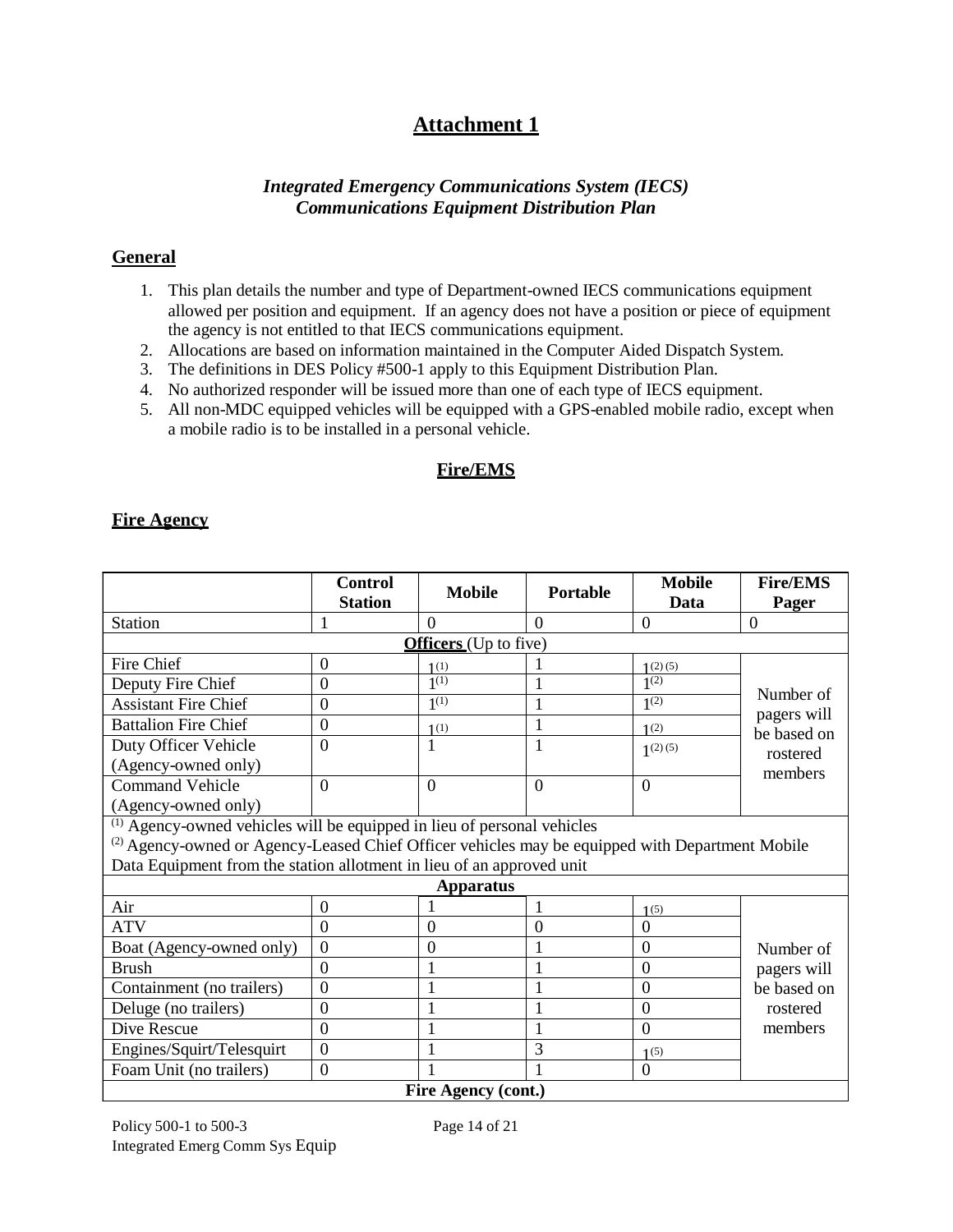|                                                                                                                                            | <b>Control</b><br><b>Station</b> | <b>Mobile</b>  | <b>Portable</b>  | <b>Mobile</b><br>Data | <b>Fire/EMS</b><br><b>Pagers</b> |  |  |
|--------------------------------------------------------------------------------------------------------------------------------------------|----------------------------------|----------------|------------------|-----------------------|----------------------------------|--|--|
| Hose Tender (no trailers)                                                                                                                  | $\overline{0}$                   |                | 1                | $\overline{0}$        |                                  |  |  |
| Ladder/Tower/Snorkel                                                                                                                       | $\overline{0}$                   |                | 2 <sup>(3)</sup> | 1(5)                  |                                  |  |  |
| <b>Pumper Tanker</b>                                                                                                                       | $\mathbf{0}$                     |                | 3                | 1(5)                  |                                  |  |  |
| <b>Rehab Trailer</b>                                                                                                                       | $\overline{0}$                   | $\overline{0}$ | $\overline{0}$   | $\Omega$              |                                  |  |  |
| Rescue                                                                                                                                     | $\mathbf{0}$                     | 1(4)           | $\overline{2}$   | 1(5)                  | Number of                        |  |  |
| Squad                                                                                                                                      | $\overline{0}$                   |                |                  | $\Omega$              | pagers will<br>be based on       |  |  |
| Tac                                                                                                                                        | $\overline{0}$                   |                |                  | 1(5)                  | rostered                         |  |  |
| Tanker                                                                                                                                     | $\overline{0}$                   |                |                  | 1(5)                  | members                          |  |  |
| Traffic                                                                                                                                    | $\overline{0}$                   |                |                  | $\theta$              |                                  |  |  |
| Traffic Sign Board                                                                                                                         | $\mathbf{0}$                     | $\overline{0}$ | $\theta$         | $\overline{0}$        |                                  |  |  |
| <b>Traffic Control Trailer</b>                                                                                                             | $\overline{0}$                   | $\theta$       | $\Omega$         | $\theta$              |                                  |  |  |
| Utility (no trailers)                                                                                                                      | $\theta$                         |                |                  | $\theta$              |                                  |  |  |
| $^{(3)}$ If a mobile radio will not fit properly on turntable, one additional portable may be given per<br>Ladder/Tower/Snorkel apparatus. |                                  |                |                  |                       |                                  |  |  |
| $^{(4)}$ 2 Mobiles will be issued if the Rescue is used for a command post                                                                 |                                  |                |                  |                       |                                  |  |  |
| <sup>(5)</sup> Up to four approved sets of Mobile Data Equipment per Fire Station                                                          |                                  |                |                  |                       |                                  |  |  |
| <b>Additional</b>                                                                                                                          |                                  |                |                  |                       |                                  |  |  |
| Fire Police                                                                                                                                | $\overline{0}$                   | $\Omega$       | 2 per Station    | $\overline{0}$        | Number of                        |  |  |
| <b>Safety Officer</b>                                                                                                                      | $\overline{0}$                   | $\overline{0}$ | 1 per            | $\overline{0}$        | pagers will                      |  |  |
|                                                                                                                                            |                                  |                | Agency           |                       | be based on                      |  |  |
|                                                                                                                                            |                                  |                |                  |                       | rostered                         |  |  |
|                                                                                                                                            |                                  |                |                  |                       | members                          |  |  |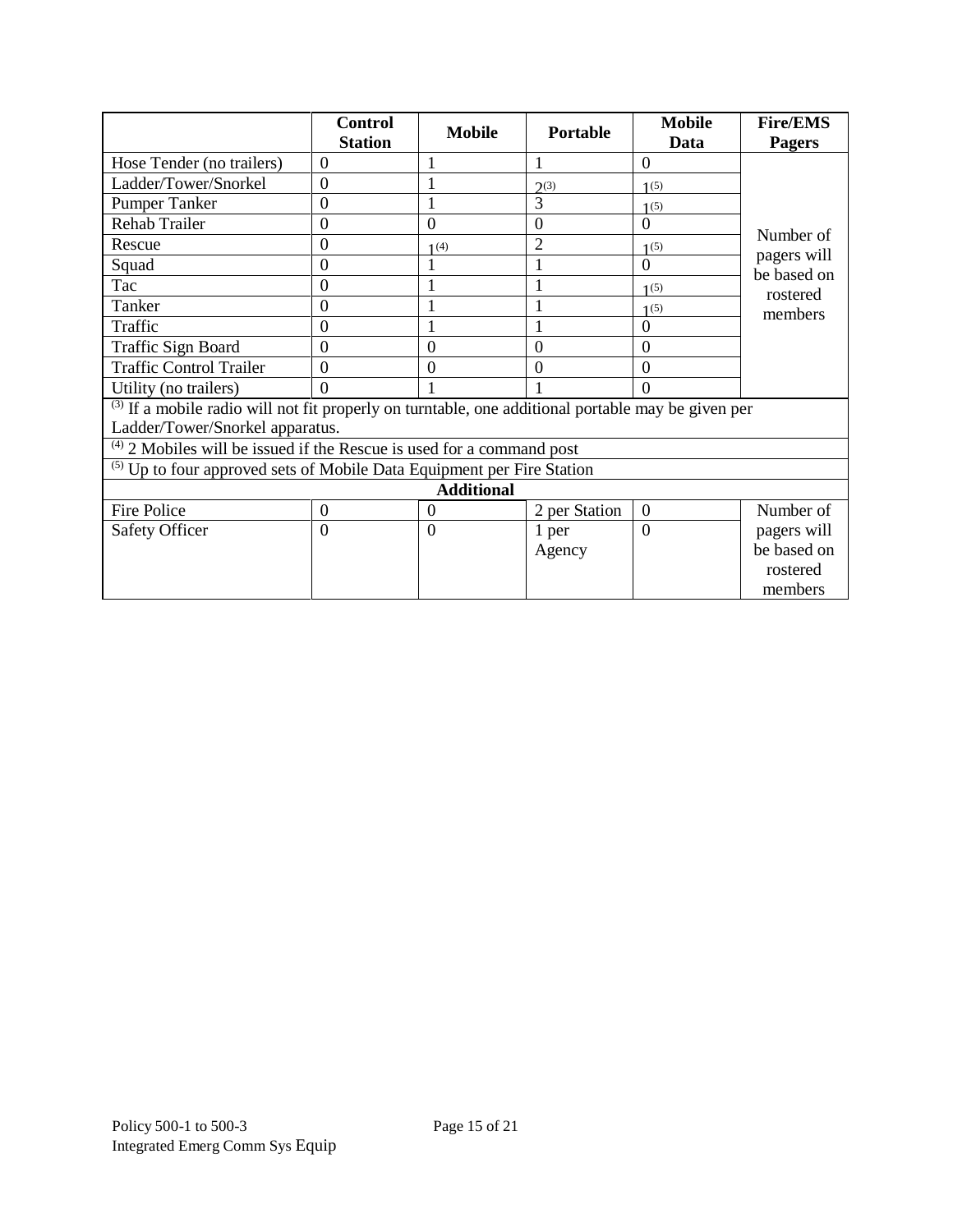## **Fire Agency with EMS**

### **EMS defined as a Department of Health licensed EMS agency providing 9-1-1 service**

|                                                                                                            | <b>Control</b><br><b>Station</b> | <b>Mobile</b>               | Portable         | <b>Mobile</b><br>Data | <b>Fire/EMS</b><br>Pager |  |
|------------------------------------------------------------------------------------------------------------|----------------------------------|-----------------------------|------------------|-----------------------|--------------------------|--|
| <b>Station</b>                                                                                             | $\mathbf 1$                      | 0                           | $\overline{0}$   | $\mathbf{0}$          | $\mathbf{0}$             |  |
|                                                                                                            |                                  | <b>Officers</b> (up to six) |                  |                       |                          |  |
| Fire Chief                                                                                                 | $\mathbf{0}$                     | 1(1)                        | 1                | 1(2)(5)               |                          |  |
| Deputy Fire Chief                                                                                          | $\mathbf{0}$                     | 1(1)                        | $\mathbf{1}$     | 1(2)                  |                          |  |
| <b>Assistant Fire Chief</b>                                                                                | $\overline{0}$                   | 1(1)                        | $\mathbf{1}$     | 1(2)                  | Number of                |  |
| <b>Battalion Fire Chief</b>                                                                                | $\overline{0}$                   | 1 <sup>(1)</sup>            | 1                | 1 <sup>(2)</sup>      | pagers will              |  |
| Duty Officer Vehicle                                                                                       | $\overline{0}$                   | 1                           | $\mathbf{1}$     | 1(2)(5)               | be based                 |  |
| (Agency-owned only)                                                                                        |                                  |                             |                  |                       | on rostered              |  |
| <b>EMS</b> Chief                                                                                           | $\mathbf{0}$                     | 1(1)                        | 1                | 1(2)(5)               | members                  |  |
| Command Vehicle                                                                                            | $\overline{0}$                   | $\boldsymbol{0}$            | $\overline{0}$   | $\overline{0}$        |                          |  |
| (Agency-owned only)                                                                                        |                                  |                             |                  |                       |                          |  |
| <sup>(1)</sup> Agency-owned vehicles will be equipped in lieu of personal vehicles                         |                                  |                             |                  |                       |                          |  |
| <sup>(2)</sup> Agency-owned or Agency-Leased Chief Officer vehicles may be equipped with Department Mobile |                                  |                             |                  |                       |                          |  |
| Data Equipment from the station allotment in lieu of an approved unit                                      |                                  |                             |                  |                       |                          |  |
|                                                                                                            |                                  | <b>Apparatus</b>            |                  |                       |                          |  |
| Air                                                                                                        | $\overline{0}$                   |                             | 1                | $\mathbf{0}$          |                          |  |
| Ambulance                                                                                                  | $\overline{0}$                   | 1                           | $\overline{2}$   | 1                     |                          |  |
| <b>ATV</b>                                                                                                 | $\overline{0}$                   | $\boldsymbol{0}$            | $\mathbf{0}$     | $\mathbf{0}$          |                          |  |
| Boat (Agency-owned only)                                                                                   | $\mathbf{0}$                     | $\mathbf{0}$                |                  | $\overline{0}$        |                          |  |
| <b>Brush</b>                                                                                               | $\mathbf{0}$                     | $\mathbf{1}$                |                  | $\overline{0}$        |                          |  |
| Containment (no trailers)                                                                                  | $\mathbf{0}$                     | 1                           | 1                | $\overline{0}$        |                          |  |
| Deluge (no trailers)                                                                                       | $\overline{0}$                   | $\mathbf{1}$                | 1                | $\overline{0}$        |                          |  |
| Dive Rescue                                                                                                | $\overline{0}$                   | $\mathbf{1}$                | $\mathbf{1}$     | $\overline{0}$        |                          |  |
| Engines/Squirt/Telesquirt                                                                                  | $\overline{0}$                   | 1                           | 3                | $1^{(5)}$             |                          |  |
| Foam Unit (no trailers)                                                                                    | $\mathbf{0}$                     | $\mathbf{1}$                | $\mathbf{1}$     | $\overline{0}$        | Number of                |  |
| Hose Tender (no trailers)                                                                                  | $\boldsymbol{0}$                 | $\mathbf{1}$                | $\mathbf{1}$     | $\mathbf{0}$          | pagers will              |  |
| <b>Intermediate ALS</b>                                                                                    | $\overline{0}$                   | $\mathbf{1}$                | $\mathbf{1}$     | $\mathbf{1}$          | be based                 |  |
| (Responder unit)                                                                                           |                                  |                             |                  |                       | on rostered              |  |
| Intermediate ALS                                                                                           | $\overline{0}$                   | $\mathbf{1}$                | $\overline{2}$   | $\mathbf{1}$          | members                  |  |
| (Transport-capable)                                                                                        |                                  |                             |                  |                       |                          |  |
| Ladder/Tower/Snorkel                                                                                       | $\mathbf{0}$                     | $\mathbf{1}$                | 2 <sup>(3)</sup> | $1^{(5)}$             |                          |  |
| Mass Casualty (no trailers)                                                                                | $\overline{0}$                   | $\mathbf{1}$                | 3                | $\boldsymbol{0}$      |                          |  |
| Medic (Responder unit)                                                                                     | $\boldsymbol{0}$                 | $\mathbf{1}$                | $\mathbf{1}$     | $\mathbf{1}$          |                          |  |
| <b>MICU</b>                                                                                                | $\overline{0}$                   | $\mathbf{1}$                | $\mathbf{1}$     | 1                     |                          |  |
| <b>Pumper Tanker</b>                                                                                       | $\boldsymbol{0}$                 | 1                           | $\mathfrak{Z}$   | 1(5)                  |                          |  |
| QRS (Agency-owned                                                                                          | $\boldsymbol{0}$                 | $\mathbf{1}$                | $\mathbf{1}$     | $1^{(6)}$             |                          |  |
| vehicle)                                                                                                   |                                  |                             |                  |                       |                          |  |
| Rehab Trailer                                                                                              | $\overline{0}$                   | $\mathbf{0}$                | $\boldsymbol{0}$ | $\overline{0}$        |                          |  |
|                                                                                                            |                                  |                             |                  |                       |                          |  |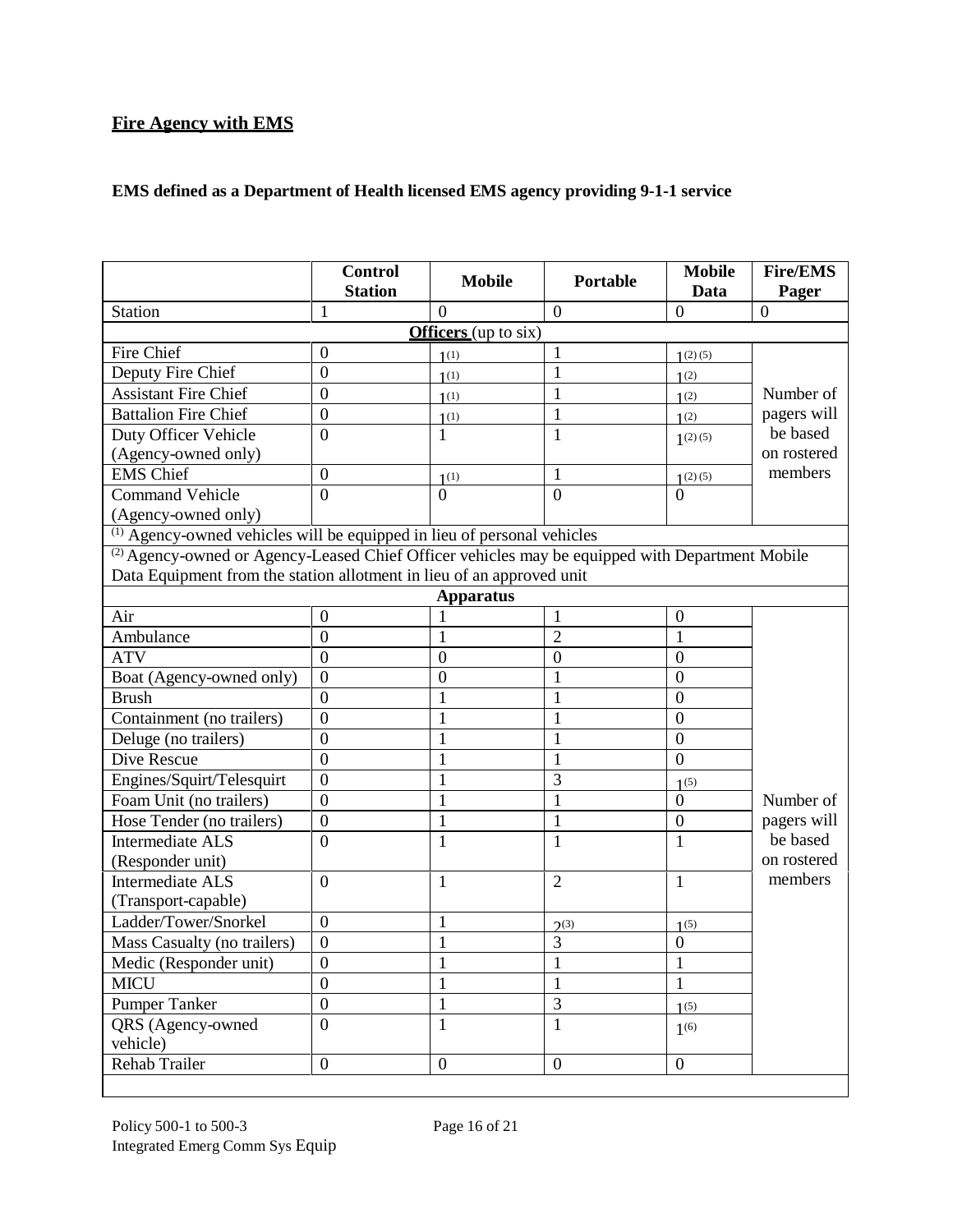| Fire Agency with EMS (cont.)                                                                       |                                                                            |                  |                 |                       |                                  |  |  |
|----------------------------------------------------------------------------------------------------|----------------------------------------------------------------------------|------------------|-----------------|-----------------------|----------------------------------|--|--|
|                                                                                                    | <b>Control</b><br><b>Station</b>                                           | <b>Mobile</b>    | <b>Portable</b> | <b>Mobile</b><br>Data | <b>Fire/EMS</b><br><b>Pagers</b> |  |  |
| Rescue                                                                                             | $\Omega$                                                                   | 1(4)             | 2               | 1(5)                  |                                  |  |  |
| Squad                                                                                              | $\overline{0}$                                                             |                  |                 | $\Omega$              | Number of                        |  |  |
| Tac                                                                                                | 0                                                                          |                  |                 | $1^{(5)}$             | pagers will                      |  |  |
| Tanker                                                                                             | $\overline{0}$                                                             |                  |                 | 1(5)                  | be based                         |  |  |
|                                                                                                    |                                                                            |                  |                 |                       |                                  |  |  |
| Traffic                                                                                            | $\overline{0}$                                                             |                  |                 | $\Omega$              | on rostered                      |  |  |
| <b>Traffic Sign Board</b>                                                                          | $\boldsymbol{0}$                                                           | $\boldsymbol{0}$ | $\Omega$        | $\theta$              | members                          |  |  |
| <b>Traffic Control Trailer</b>                                                                     | $\overline{0}$                                                             | $\theta$         | 0               | $\Omega$              |                                  |  |  |
| Utility (no trailers)                                                                              | $\theta$                                                                   |                  |                 | $\Omega$              |                                  |  |  |
| (3) If a mobile radio will not fit properly on turntable, one additional portable may be given per |                                                                            |                  |                 |                       |                                  |  |  |
| Ladder/Tower/Snorkel apparatus.                                                                    |                                                                            |                  |                 |                       |                                  |  |  |
|                                                                                                    | $^{(4)}$ 2 Mobiles will be issued if the Rescue is used for a command post |                  |                 |                       |                                  |  |  |
| <sup>(5)</sup> Up to four approved sets of Mobile Data Equipment per Fire Station                  |                                                                            |                  |                 |                       |                                  |  |  |
| <sup>(6)</sup> Up to one approved set of Mobile Data Equipment per QRS-licensed Agency             |                                                                            |                  |                 |                       |                                  |  |  |
| <b>Additional</b>                                                                                  |                                                                            |                  |                 |                       |                                  |  |  |
| <b>EMS</b> Officers (in addition                                                                   | $\Omega$                                                                   | $\theta$         | 3 per Agency    | $\theta$              | Number of                        |  |  |
| to EMS Chief listed under                                                                          |                                                                            |                  |                 |                       | pagers will                      |  |  |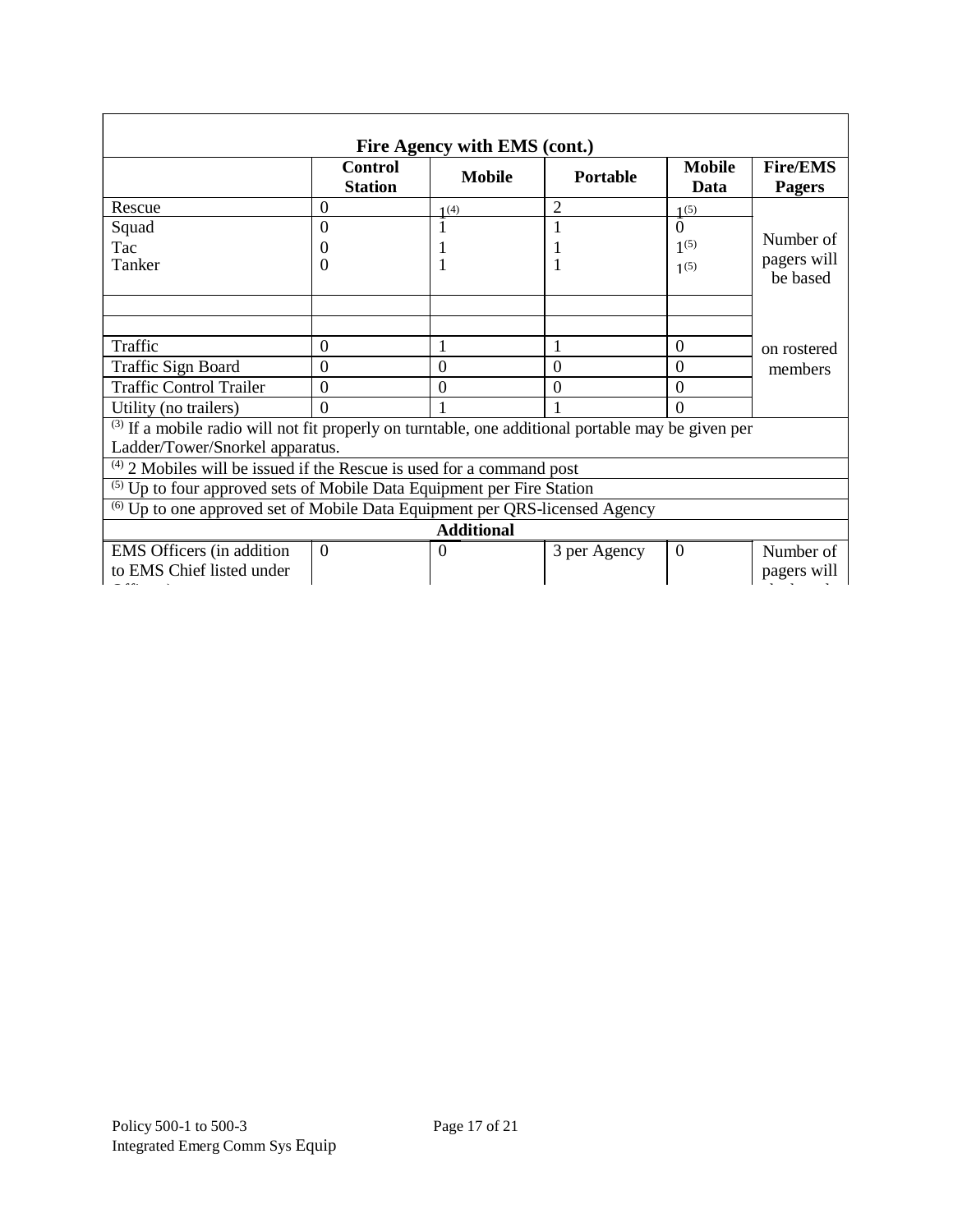### **EMS Only Agency**

### **EMS defined as a Department of Health licensed EMS agency providing 9-1-1 service**

|                                                                                                      | <b>Control</b><br><b>Station</b> | <b>Mobile</b>                | Portable       | <b>Mobile</b><br>Data | <b>Fire/EMS</b><br>Pager                |  |
|------------------------------------------------------------------------------------------------------|----------------------------------|------------------------------|----------------|-----------------------|-----------------------------------------|--|
| Station                                                                                              | 1                                | $\Omega$                     | $\Omega$       | $\boldsymbol{0}$      | $\overline{0}$                          |  |
|                                                                                                      |                                  | <b>Officers</b> (up to five) |                |                       |                                         |  |
| <b>EMS</b> Chief                                                                                     | $\overline{0}$                   | 1 <sup>(1)</sup>             |                | 1(2)(5)               |                                         |  |
| EMS Officers (up to<br>three)                                                                        | $\theta$                         | $\theta$                     | 1              | $\theta$              | Number of                               |  |
| Duty Officer<br>Vehicle (Agency-<br>owned only)                                                      | $\Omega$                         | $\mathbf{1}$                 | 1              | $1^{(2)}$             | pagers will<br>be based on<br>rostered  |  |
| <b>Command Vehicle</b><br>(Agency-owned<br>only)                                                     | $\overline{0}$                   | $\overline{0}$               | $\overline{0}$ | $\boldsymbol{0}$      | members                                 |  |
| <sup>(1)</sup> Agency-owned vehicles will be equipped in lieu of personal vehicles                   |                                  |                              |                |                       |                                         |  |
| <sup>(2)</sup> Agency-owned or Agency-Leased Chief Officer vehicles may be equipped with Mobile Data |                                  |                              |                |                       |                                         |  |
| Equipment from the Agency allotment in lieu of an approved unit                                      |                                  |                              |                |                       |                                         |  |
|                                                                                                      |                                  | <b>Apparatus</b>             |                |                       |                                         |  |
| Ambulance                                                                                            | $\mathbf{0}$                     | $\mathbf{1}$                 | $\overline{2}$ | $\mathbf{1}$          |                                         |  |
| <b>ATV</b>                                                                                           | $\overline{0}$                   | $\overline{0}$               | $\overline{0}$ | $\mathbf{0}$          |                                         |  |
| Intermediate ALS<br>(Responder unit)                                                                 | $\theta$                         | $\mathbf{1}$                 | 1              | 1                     |                                         |  |
| Intermediate ALS<br>(Transport-capable)                                                              | $\Omega$                         | $\mathbf{1}$                 | $\overline{2}$ | $\mathbf{1}$          |                                         |  |
| Mass Casualty (no<br>trailers)                                                                       | $\Omega$                         | $\mathbf{1}$                 | $\overline{3}$ | $\overline{0}$        | Number of<br>pagers will<br>be based on |  |
| Medic (Responder<br>unit)                                                                            | $\overline{0}$                   | $\mathbf{1}$                 | $\mathbf{1}$   | $\mathbf{1}$          | rostered<br>members                     |  |
| <b>MICU</b>                                                                                          | $\overline{0}$                   | 1                            | 1              | $\mathbf{1}$          |                                         |  |
| QRS (Agency-<br>owned vehicle)                                                                       | $\overline{0}$                   | $\mathbf{1}$                 | 1              | $1^{(3)}$             |                                         |  |
| <b>Rehab Trailer</b>                                                                                 | $\overline{0}$                   | $\mathbf{0}$                 | $\mathbf{0}$   | $\boldsymbol{0}$      |                                         |  |
| Squad                                                                                                | $\Omega$                         | 1                            | 1              | $\mathbf{0}$          |                                         |  |
| Utility (no trailers)                                                                                | $\theta$                         |                              |                | $\theta$              |                                         |  |
| <sup>(3)</sup> Up to one approved set of Mobile Data Equipment per QRS-licensed Agency               |                                  |                              |                |                       |                                         |  |

### **Out of County Fire/EMS Stations**

- 1. Agencies with primary territory (as defined in a Resolution passed by a Chester County municipality) will receive a full allocation as if they were located in Chester County.
- 2. Agencies who routinely provide mutual aid to Chester County agencies will receive two portable radios.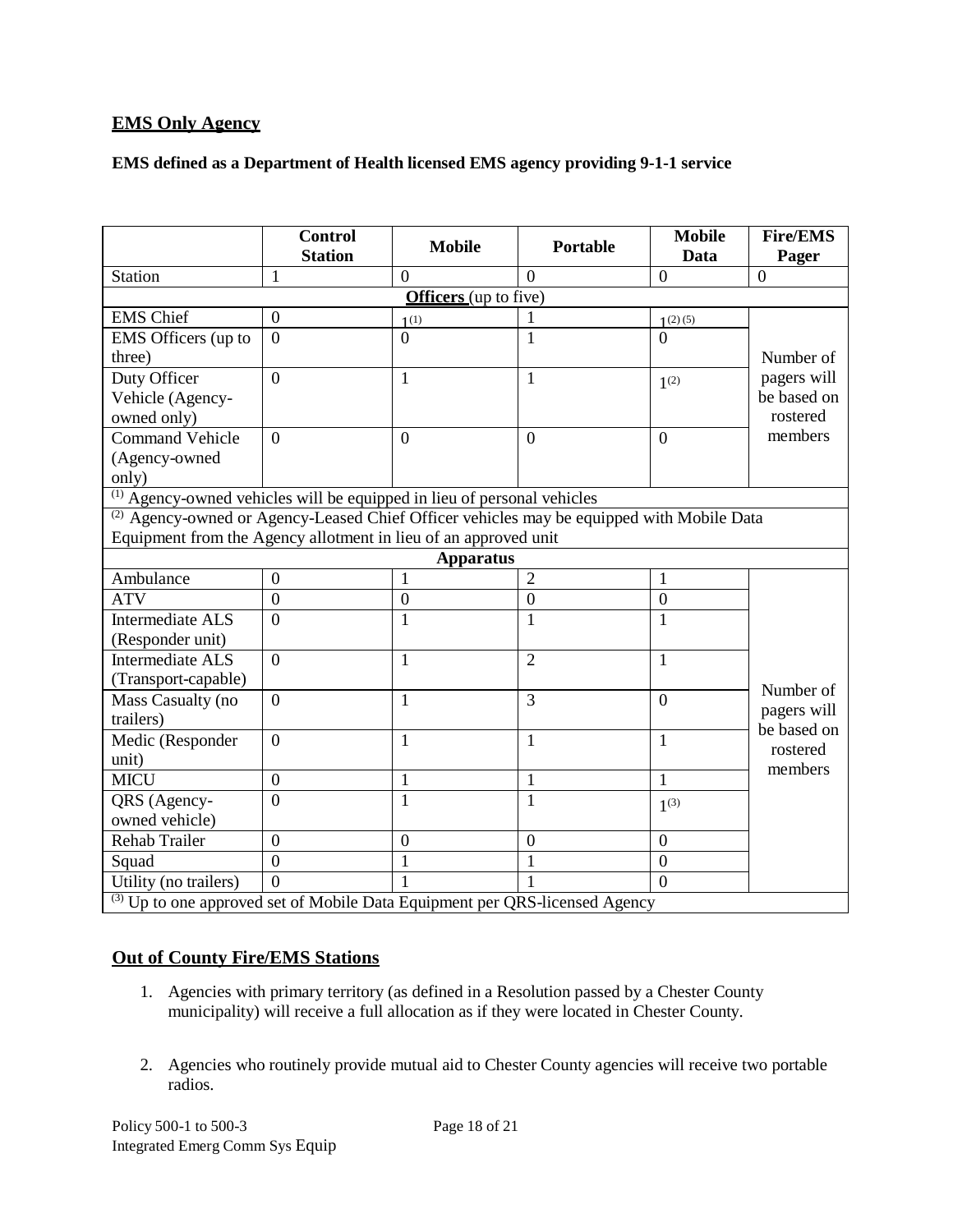## **Hospitals**

Department of Health Licensed Emergency Departments / Medical Command Facilities will receive one control station per licensed facility.

## **Law Enforcement**

<span id="page-18-0"></span>

|                                                                                    | <b>Control</b> |                                   | <b>Portable</b>         | <b>Mobile</b>  | <b>Fire/EMS</b> |  |
|------------------------------------------------------------------------------------|----------------|-----------------------------------|-------------------------|----------------|-----------------|--|
|                                                                                    | <b>Station</b> | <b>Mobile</b>                     |                         | Data           | Pager           |  |
| <b>Station</b>                                                                     | 1              | $\theta$                          | $\theta$                | $\overline{0}$ | $\overline{0}$  |  |
|                                                                                    |                | <b>Command Staff (up to five)</b> |                         |                |                 |  |
| Chief/Superintendent                                                               | $\theta$       | 1 <sup>(1)</sup>                  |                         | Case-by-       | $\overline{0}$  |  |
|                                                                                    |                |                                   |                         | case           |                 |  |
| Captain                                                                            | $\theta$       | $1^{(1)}$                         | $\mathbf{1}$            | Case-by-       | $\Omega$        |  |
|                                                                                    |                |                                   |                         | case           |                 |  |
| Lieutenant (up to $3$ )                                                            | $\theta$       | 1 <sup>(1)</sup>                  | 1                       | Case-by-       | $\overline{0}$  |  |
|                                                                                    |                |                                   |                         | case           |                 |  |
| <sup>(1)</sup> Agency-owned vehicles will be equipped in lieu of personal vehicles |                |                                   |                         |                |                 |  |
|                                                                                    |                | <b>Vehicles</b>                   |                         |                |                 |  |
| <b>Marked Patrol</b>                                                               | $\theta$       |                                   | $\overline{0}$          | 1              | $\overline{0}$  |  |
| <b>Unmarked Patrol</b>                                                             | $\theta$       | 1                                 | $\overline{0}$          |                | $\Omega$        |  |
| <b>Specialty Vehicle</b>                                                           | $\theta$       | Case-by-case                      | Case-by-case            | Case-by-       | $\overline{0}$  |  |
|                                                                                    |                |                                   |                         | case           |                 |  |
| <b>Sworn Officers</b>                                                              |                |                                   |                         |                |                 |  |
| Full-Time                                                                          | $\theta$       | 0                                 | 1(2)                    | $\overline{0}$ | $\overline{0}$  |  |
| Part-Time (3 or less)                                                              | $\theta$       | $\theta$                          | 1(2)                    | $\overline{0}$ | $\overline{0}$  |  |
| Part-Time (4 or more)                                                              | $\theta$       | $\theta$                          | 1 per two               | $\overline{0}$ | $\overline{0}$  |  |
|                                                                                    |                |                                   | officers <sup>(2)</sup> |                |                 |  |
| <sup>(2)</sup> All portables will be GPS-enabled.                                  |                |                                   |                         |                |                 |  |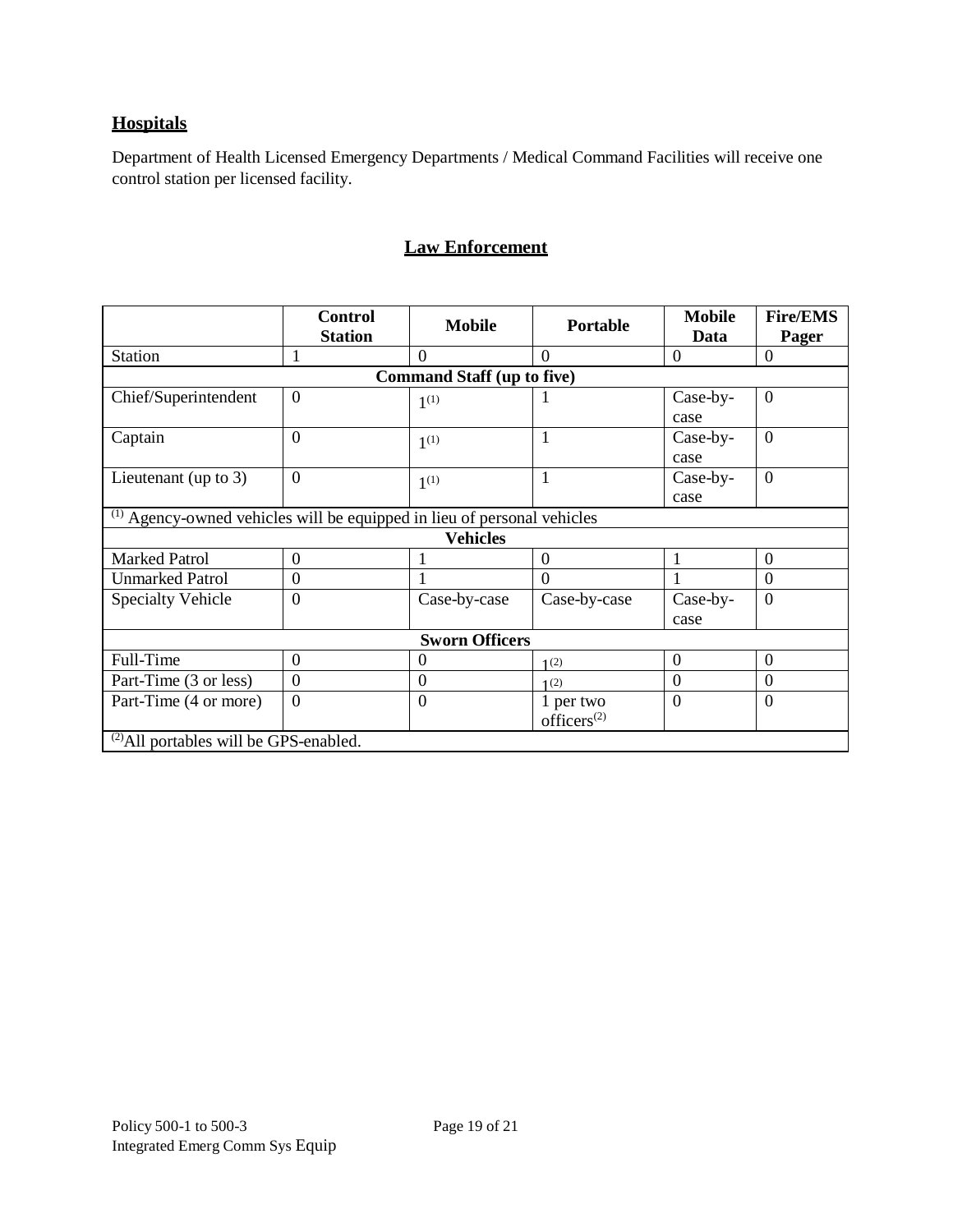# **Policy Revisions**

<span id="page-19-0"></span>**500-1** *Communications Equipment Field User Maintenance, Replacement and Organizational Expansion*

- 1. 1999
- 2. 2005
- 3. 2010
- 4. 2011
- 5. 2012
- 6. 2015
- 7. 2016
- 8. 2018
- 9. 2019

### **500-2** *Communications Equipment Privately Owned Vehicles*

- 1. 2000
- 2. 2010
- 3. 2012
- 4. 2016
- 5. 2018
- 6. 2019

### **500-3** *Distribution of Integrated Emergency Systems Communications Equipment*

- 1. 2004
- 2. 2005
- 3. 2010
- 4. 2015
- 5. 2016
- 6. 2018
- 7. 2019